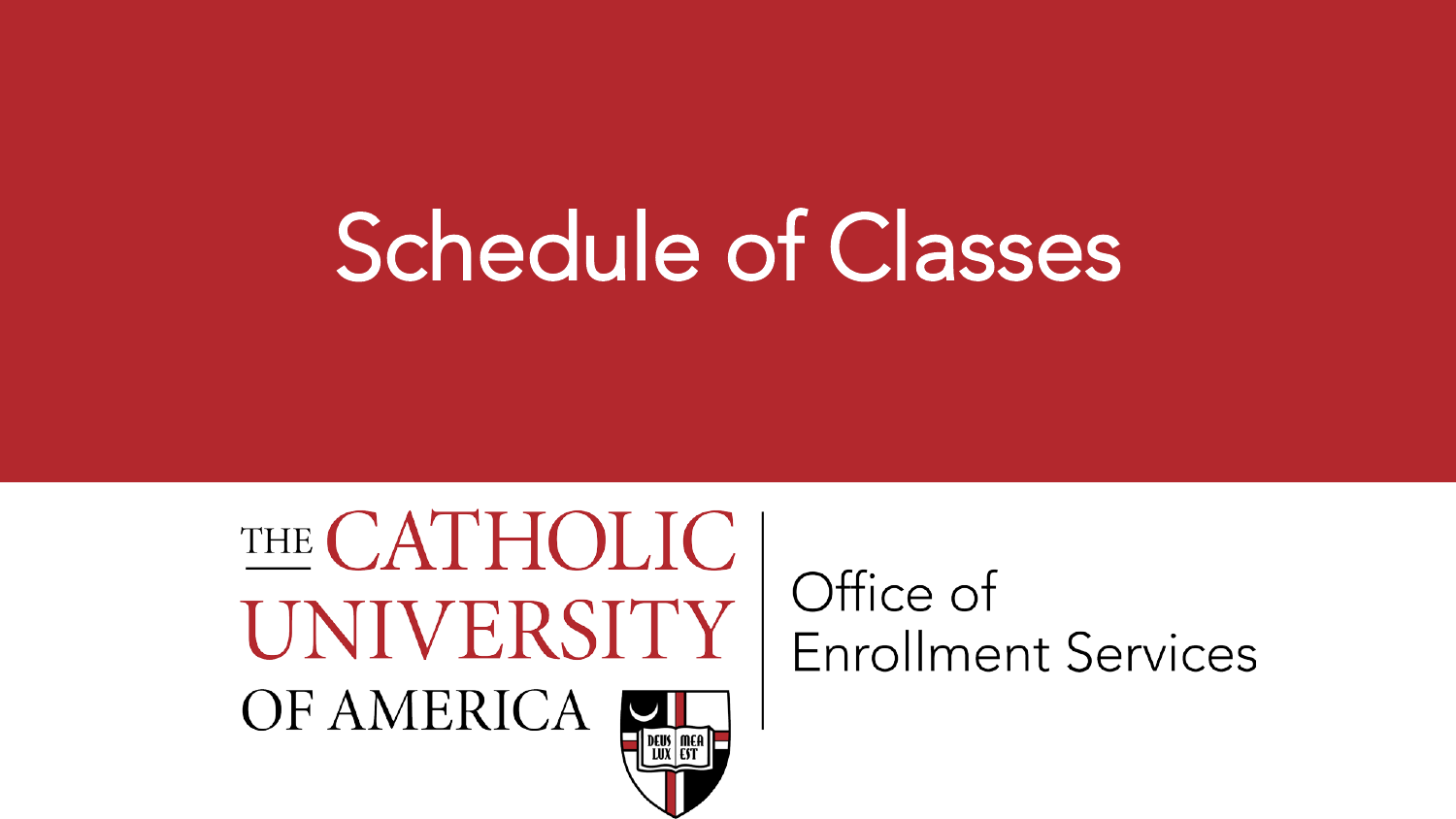• Resources for scheduling are always available at: <http://enrollmentservices.cua.edu/scheduling>

From left-hand menu on Enrollment Services website, navigate to: Faculty/Staff Information and then Academic Scheduling and Event Planning

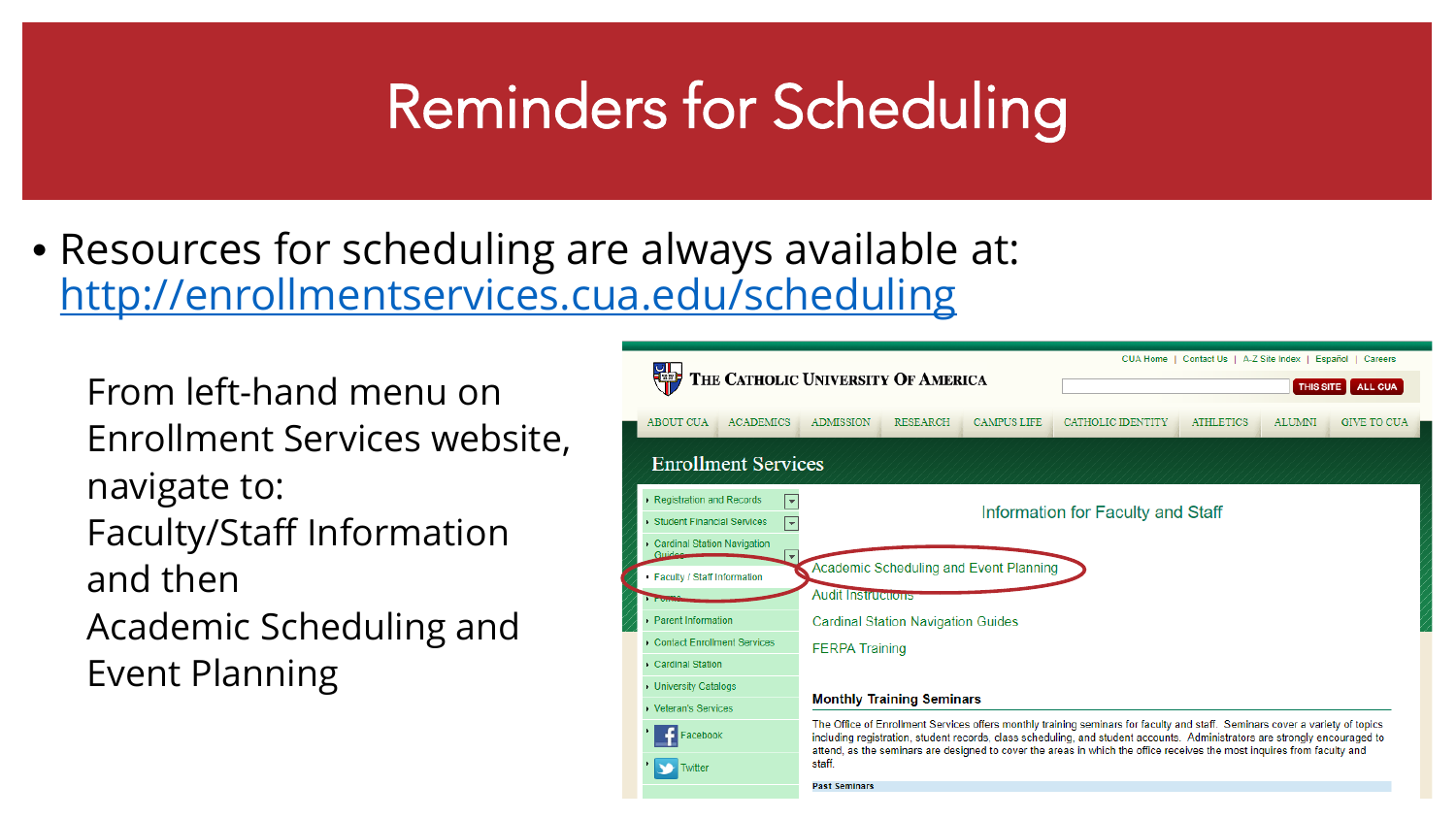- Resources for scheduling are always available at: [http://enrollmentservices.cua.edu/scheduling,](http://enrollmentservices.cua.edu/scheduling) including
	- Scheduling **Deadlines** by Term
	- Catalog/Scheduling **Forms**
	- **Quick Reference Aids**
		- University Scheduling Grid Course Component Types
		-
		-
		- Contact Hours Chart

#### • **Training Resources**

- Schedule of Classes Manual
- Compliance Report Tutorial
- Scheduling Presentations
- 
- Classroom Listing **Classroom Listing Classroom** Listing
- Final Exam Schedule **Class Characteristic Codes**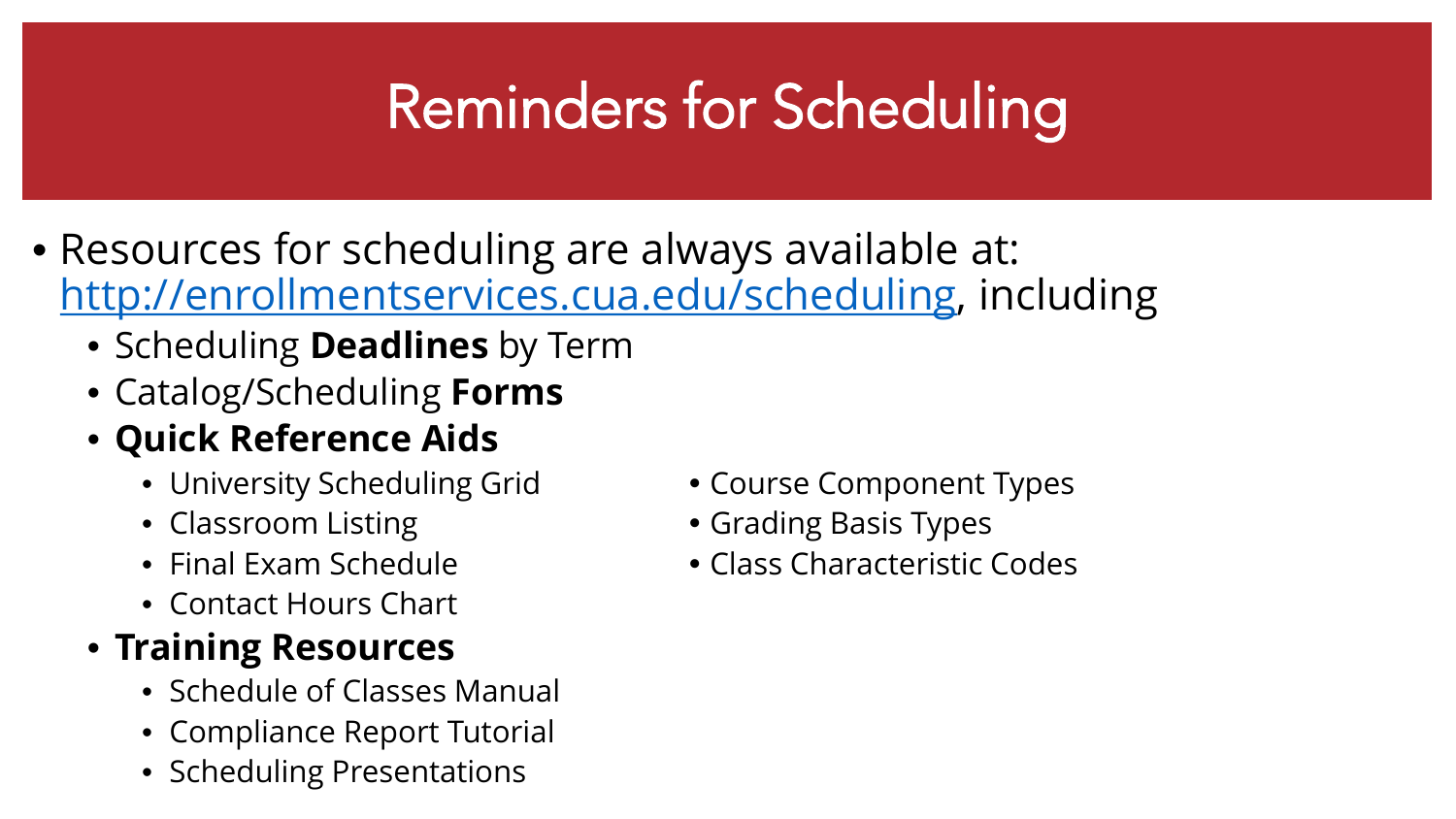#### • Forms must be used for the following requests:

- [Bound Classes Request](https://goo.gl/forms/s7bxnZ78wgeJqIoE2)
- [Catalog Addition Request](https://goo.gl/forms/zWnY0jprSgkZWavm2)
- [Catalog Change Request](https://goo.gl/forms/GvpFlrNfH6EMHmvQ2)
- [Class Change Request](https://docs.google.com/forms/d/e/1FAIpQLSdh91IZO6MZzfCBkCSF4mCJjTpO23wZ5k_876QNUtY6eKkD_w/viewform?usp=sf_link)
- [Class Scheduling Request](https://goo.gl/forms/a5q3SvGD2OXW2Gtu1)
- [Special Rooming Request](https://goo.gl/forms/l1908NFwciNXRTfh1)
- [Non-Conforming Class Request](https://goo.gl/forms/gOfiYX4zgAmRqs1x2)

You must be logged into your CUA Google account to access these forms

The online forms MUST be used for these types for requests; do NOT submit via email

- Forms are always accessible via:
	- The Forms option from the left-hand menu on the Enrollment Services main webpage.
	- The scheduling resources webpage (from the prior slide)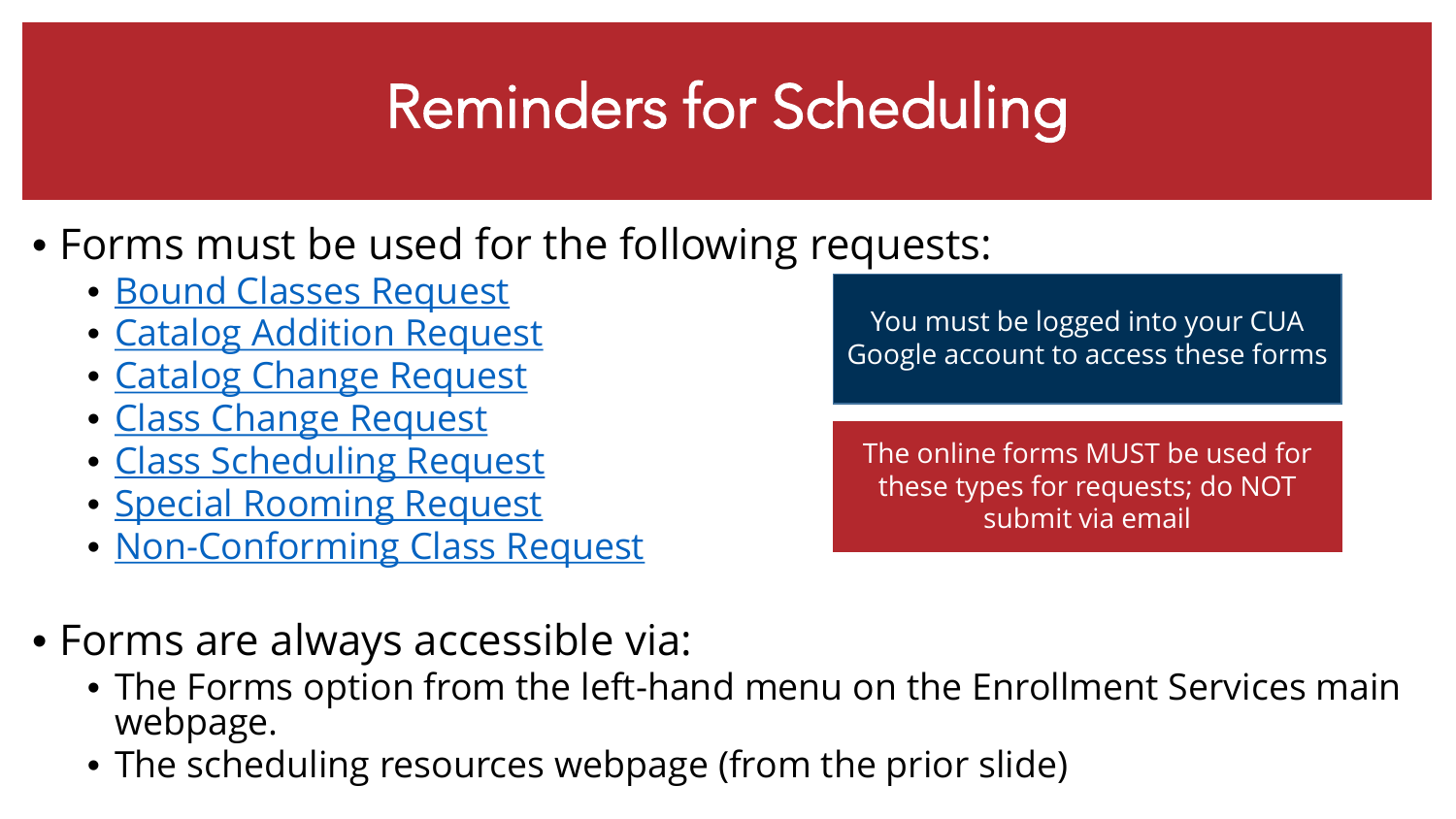- Requests emailed to cua-classes or cua-enrollment services will receive a reply instructing you to use the form
- For requests that don't "fit" a form, email [cua-classes@cua.edu](mailto:cua-classes@cua.edu)
- Do not send curriculum-related requests to individual emails -- everything needs to go to cua-classes so that all schedulers in our office have access
- If replying to a response sent to you from cua-classes, please reply to cua-classes and not to the individual who sent the response
- When using forms, be sure to enter the section number exactly as you want it to appear.
	- If you need a leading zero (e.g. section  $0/1$ ) be sure to enter one on the form.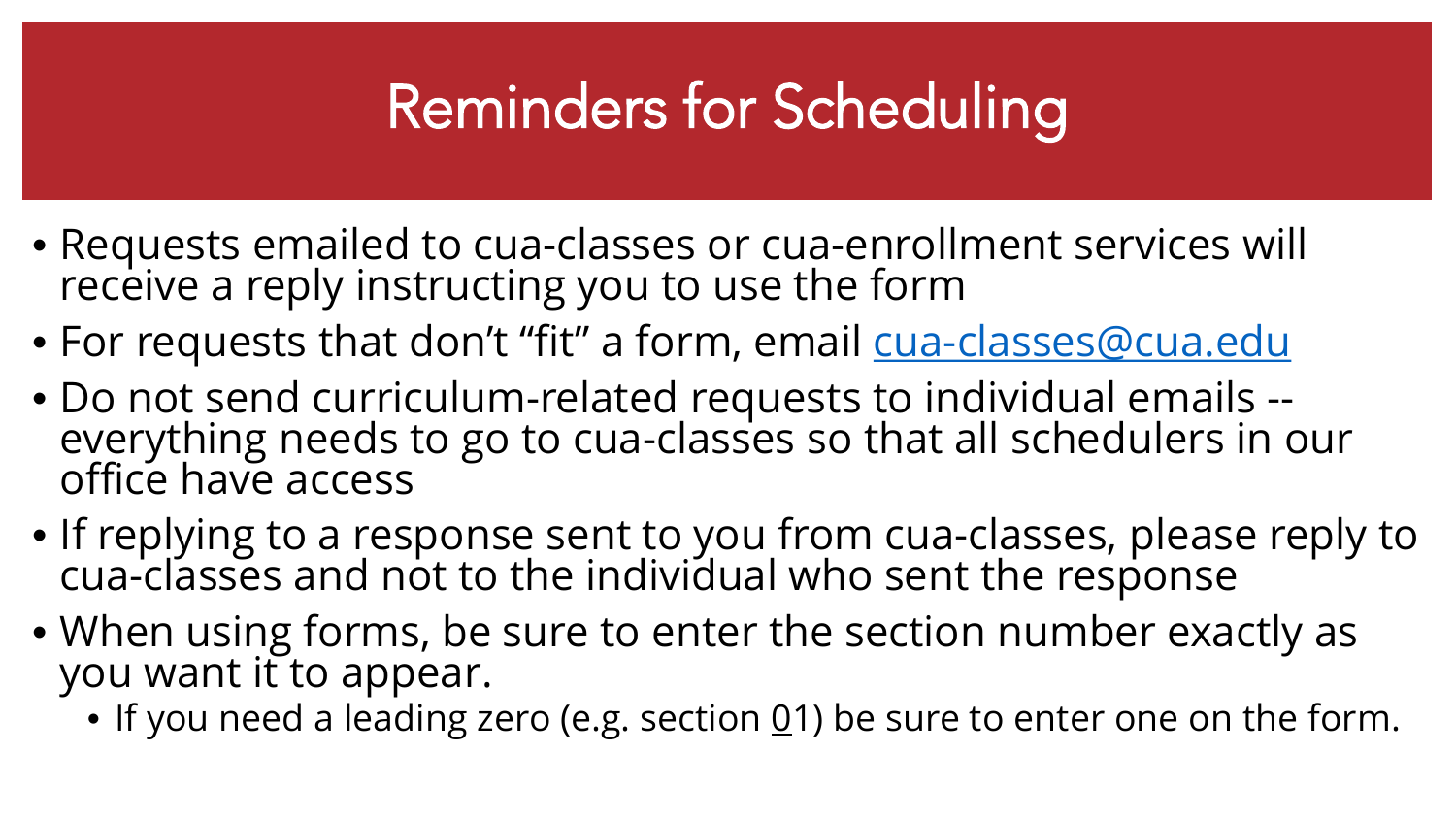### Deadlines/Timelines

| Deadline to                                                                                      | Summer 2019                       | <b>Fall 2019</b>                  |
|--------------------------------------------------------------------------------------------------|-----------------------------------|-----------------------------------|
| Request new courses be added to schedule                                                         | Deadline Passed                   | 2/20/19                           |
| Add additional sections of courses already on schedule                                           | Deadline Passed                   | 2/20/19                           |
| Make changes in Cardinal Students except to<br>Instructor, Notes, Topics, Consent, and Waitlists | Deadline Passed                   | 2/20/19                           |
| Make changes in Cardinal Students to Instructor,<br>Notes, Topics, Consent, and Waitlists        | Scheduler access is never revoked | Scheduler access is never revoked |
| Submit Bound Classes Request                                                                     | Deadline Passed                   | 2/21/19                           |
| Submit Special Rooming Request                                                                   | Deadline Passed                   | 2/21/19                           |
| Submit Non-Conforming Class Approval Request                                                     | <b>NA</b>                         | 2/21/19                           |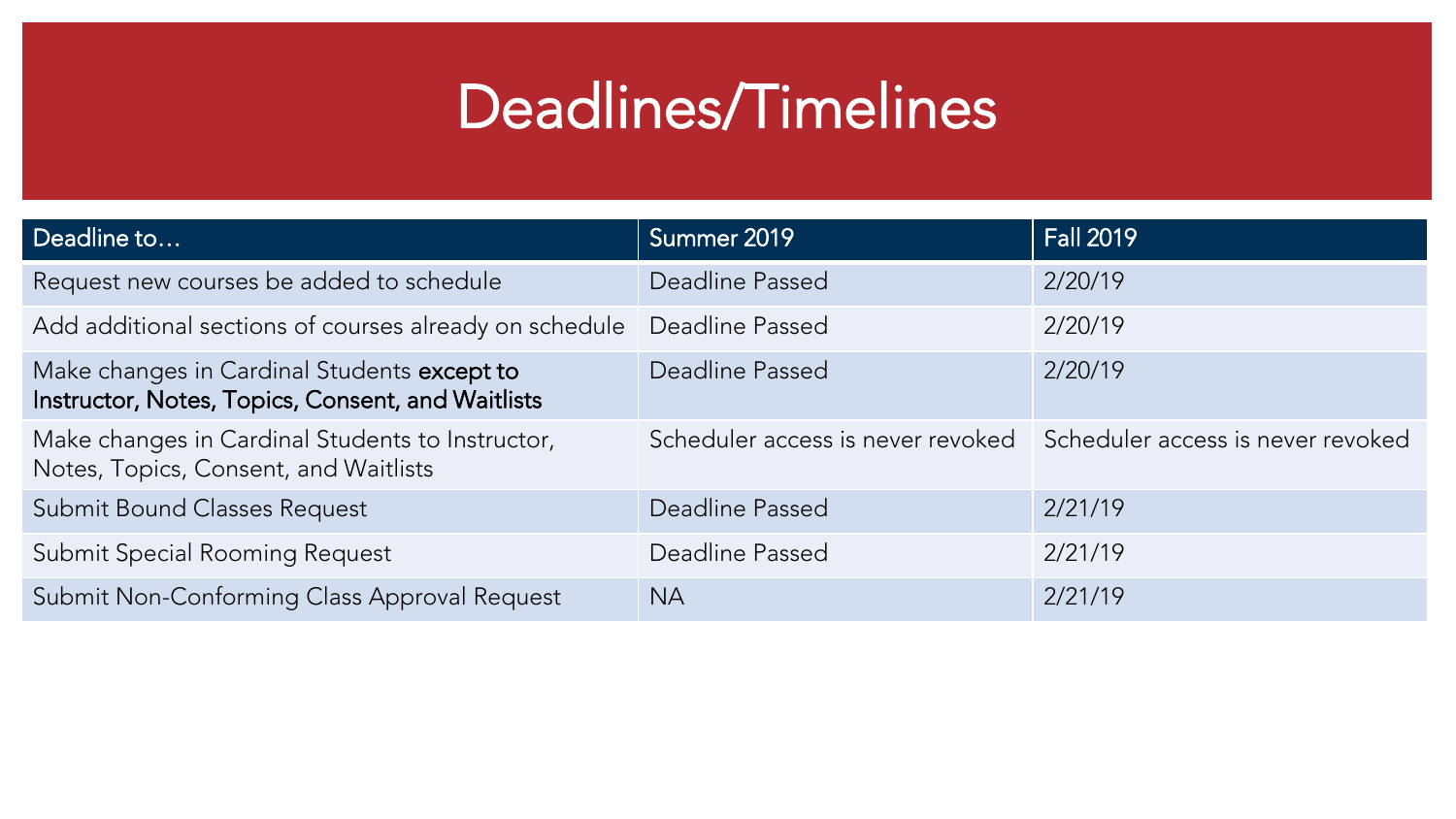### Deadlines/Timelines

| <b>Need</b>                                                                                        | <b>Scheduler Action Before Deadline</b>                                                                                                                                 | <b>Scheduler Action After Deadline</b>                                                                                      |
|----------------------------------------------------------------------------------------------------|-------------------------------------------------------------------------------------------------------------------------------------------------------------------------|-----------------------------------------------------------------------------------------------------------------------------|
| Request new courses be added<br>to schedule                                                        | Submit Class Scheduling Request for review after<br>Submit Class Scheduling Request<br>bulk rooming is complete                                                         |                                                                                                                             |
| Add additional sections of<br>courses already on the semester<br>schedule in Cardinal Students     | Add the section by selecting the $+$ button on the<br>Submit Class Scheduling Request for review after<br>bulk rooming is complete<br>Maintain Schedule of Classes page |                                                                                                                             |
| Make changes in Cardinal<br>Students except to Instructor,<br>Notes, Topics, Consent, Waitlists    | Make changes via Maintain Schedule of Classes<br>page                                                                                                                   | Submit Class Change Request for review after bulk<br>rooming is complete                                                    |
| Make additions/changes in<br>Cardinal Students to Instructor,<br>Notes, Topics, Consent, Waitlists | Make changes via Maintain Schedule of Classes<br>page (or Schedule Class Meetings page for<br>instructors on bound classes)                                             | Make changes via Maintain Schedule of Classes<br>page (or Schedule Class Meetings page for<br>instructors on bound classes) |
| Submit Bound Classes Request                                                                       | <b>Submit Bound Classes Request</b>                                                                                                                                     | Submit Bound Classes Request for review after bulk<br>rooming is complete                                                   |
| Submit Special Rooming<br>Request                                                                  | Submit Special Rooming Request                                                                                                                                          | Submit Special Rooming Request for review after<br>bulk rooming is complete                                                 |
| Submit Non-Conforming Class<br>Approval Request                                                    | Submit Non-Conforming Class Approval<br><b>Request</b>                                                                                                                  | Submit Class Scheduling Request or Class Change<br>Request for review after bulk rooming is complete                        |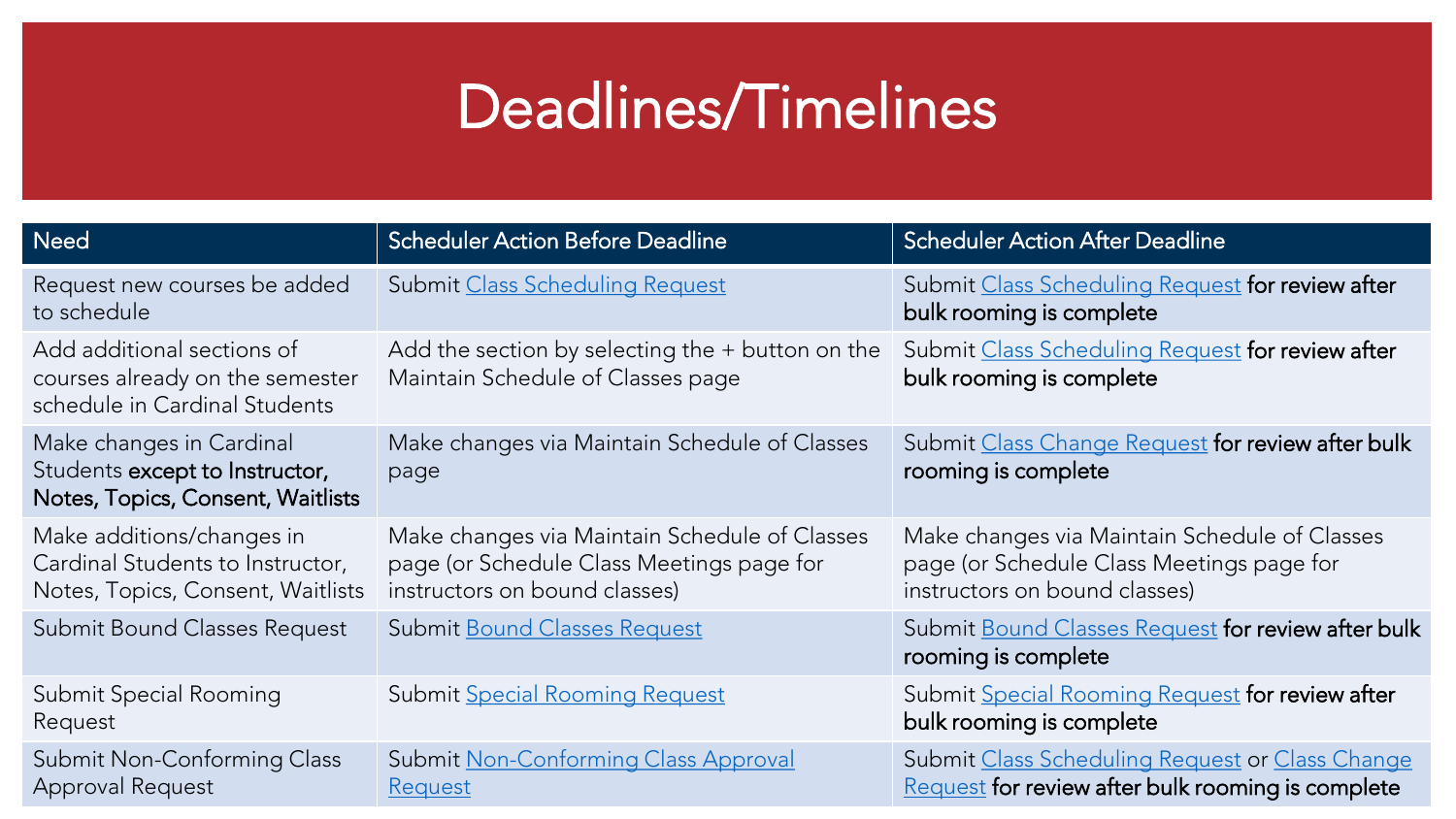### Deadlines/Timelines

| <b>Need</b>                                     | <b>Deadline</b>                                                                                          |             | <b>Action After Deadline</b>                                                                        |
|-------------------------------------------------|----------------------------------------------------------------------------------------------------------|-------------|-----------------------------------------------------------------------------------------------------|
| Request net<br>to sche                          | <b>a</b> Request                                                                                         |             | Submit Class Scheduling Request for review after<br>bulk rooming is complete                        |
| Аç                                              | Our ability to process<br>page<br>requests submitted after the                                           | + button on | Submit Class Scheduling Request for review after<br>bulk rooming is complete                        |
| М<br>Card<br>Notes,<br>Submit Bound             | deadline is<br><b>SUBJECT TO</b><br>ROOM AVAILABILITY.<br>$\overline{\mathcal{L}}$<br><b>Ses Request</b> | le of CL    | after bulk<br><b>Schedulers NEVER lose</b><br>access to assign/change<br>instructors, topics, class |
| <b>Submit Special Rooming</b><br>Request        | Submit Special Rooming Request                                                                           |             | notes, and waitlists.                                                                               |
| Submit Non-Conforming Class<br>Approval Request | Submit Non-Conforming Class Approval<br><b>Request</b>                                                   |             | <u>Change</u><br>$\overline{m}$ g is complete                                                       |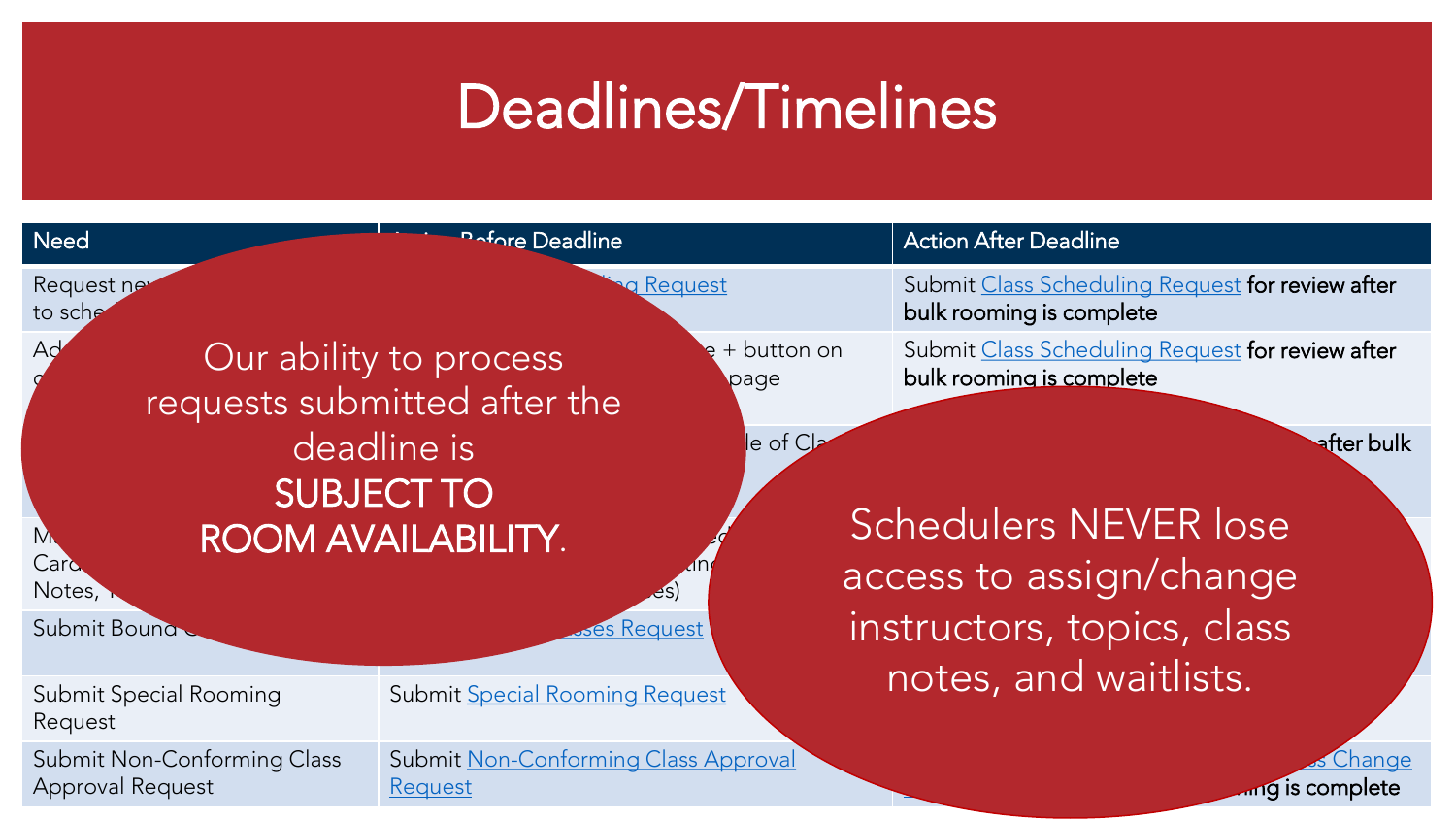### Catalog vs. Schedule

- Course Catalog: The full accounting of courses offered by the university. Includes courses that are not currently being offered but which have been offered in the past and/or might be offered in the future. CUA's catalog has 11,000+
	- How the course is "built" details that generally don't change
		- Title, credit value, grading basis, enrollment requirements, component type(s), etc. active courses!
- Semester Schedule: An accounting of the specific courses offered in a specific semester. Will not include every course in the catalog, as not all courses are offered every semester. May include multiple sections of a single course.
	- How the course is scheduled details that vary from semester to semester
		- Instructors, meeting patterns, locations, session, section numbers
- [Lots of details at http://enrollmentservices.cua.edu/res/docs/The-Lifecycle-of](http://enrollmentservices.cua.edu/res/docs/The-Lifecycle-of-a-Course.pdf)a-Course.pdf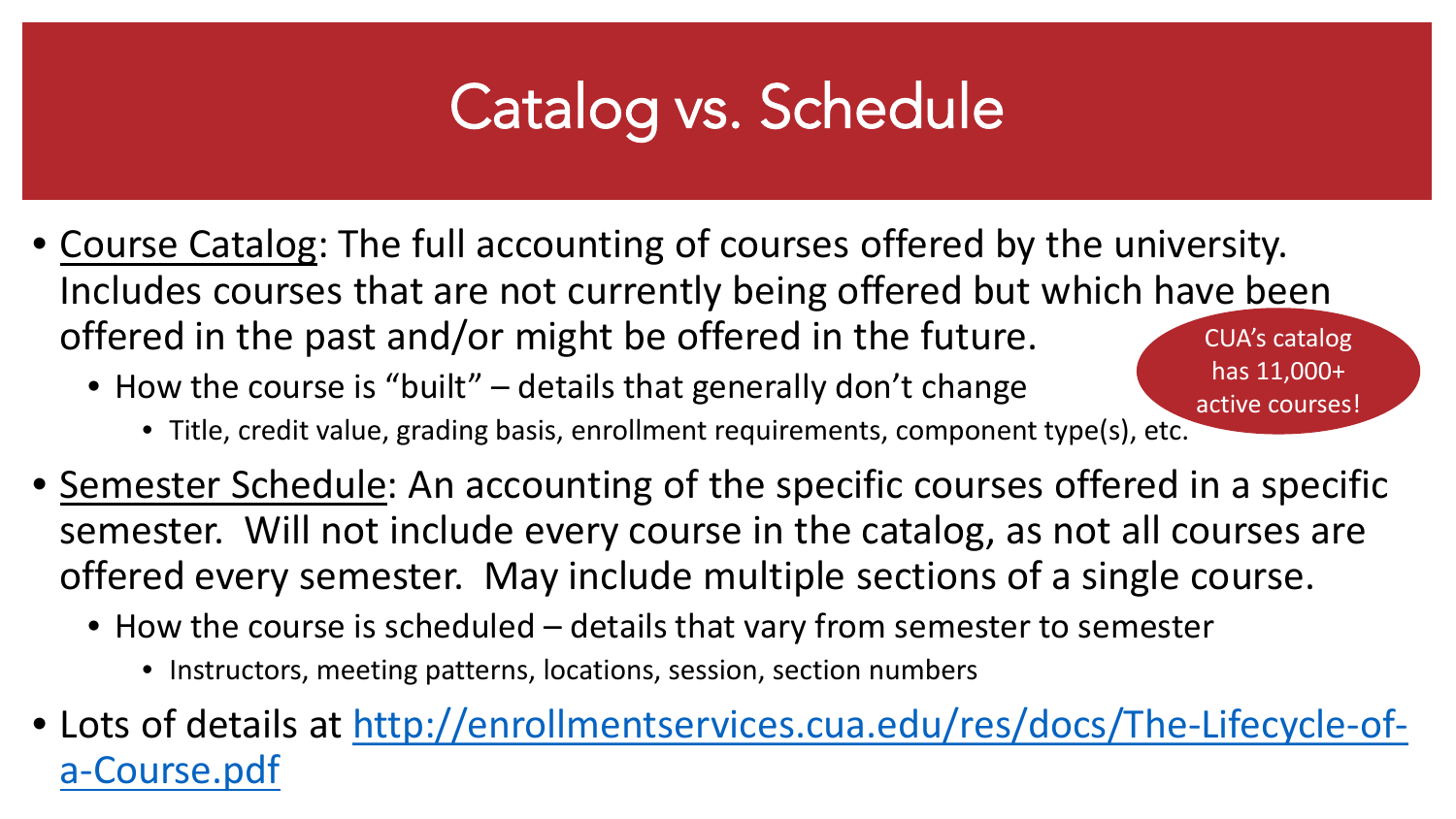### Course Catalog

| What you need                                     | What to do                                                  |
|---------------------------------------------------|-------------------------------------------------------------|
| New course added to catalog                       | <b>Submit Catalog Addition Request form</b>                 |
| Title change on existing course                   | Submit Catalog Change Request form                          |
| Credit value change on existing course            | <b>Submit Catalog Change Request form</b>                   |
| Grading basis change on existing course           | <b>Submit Catalog Change Request form</b>                   |
| Repeat for credit rules change on existing course | Submit Catalog Change Request form                          |
| New topics added change on existing course        | <b>Submit Catalog Change Request form</b>                   |
| Catalog number change on existing course          | <b>Submit Catalog Change Request form</b>                   |
| Subject code change on existing course            | <b>Submit Catalog Change Request form</b>                   |
| Component type change on existing course          | <b>Submit Catalog Change Request form</b>                   |
| Component type addition on existing course        | <b>Submit Catalog Change Request form</b>                   |
| Requisite change on existing course               | <b>Submit Catalog Change Request form</b>                   |
| Requisite addition on existing course             | Submit Catalog Change Request form                          |
| Description change on existing course             | Make the change in Cardinal Station via Course Catalog page |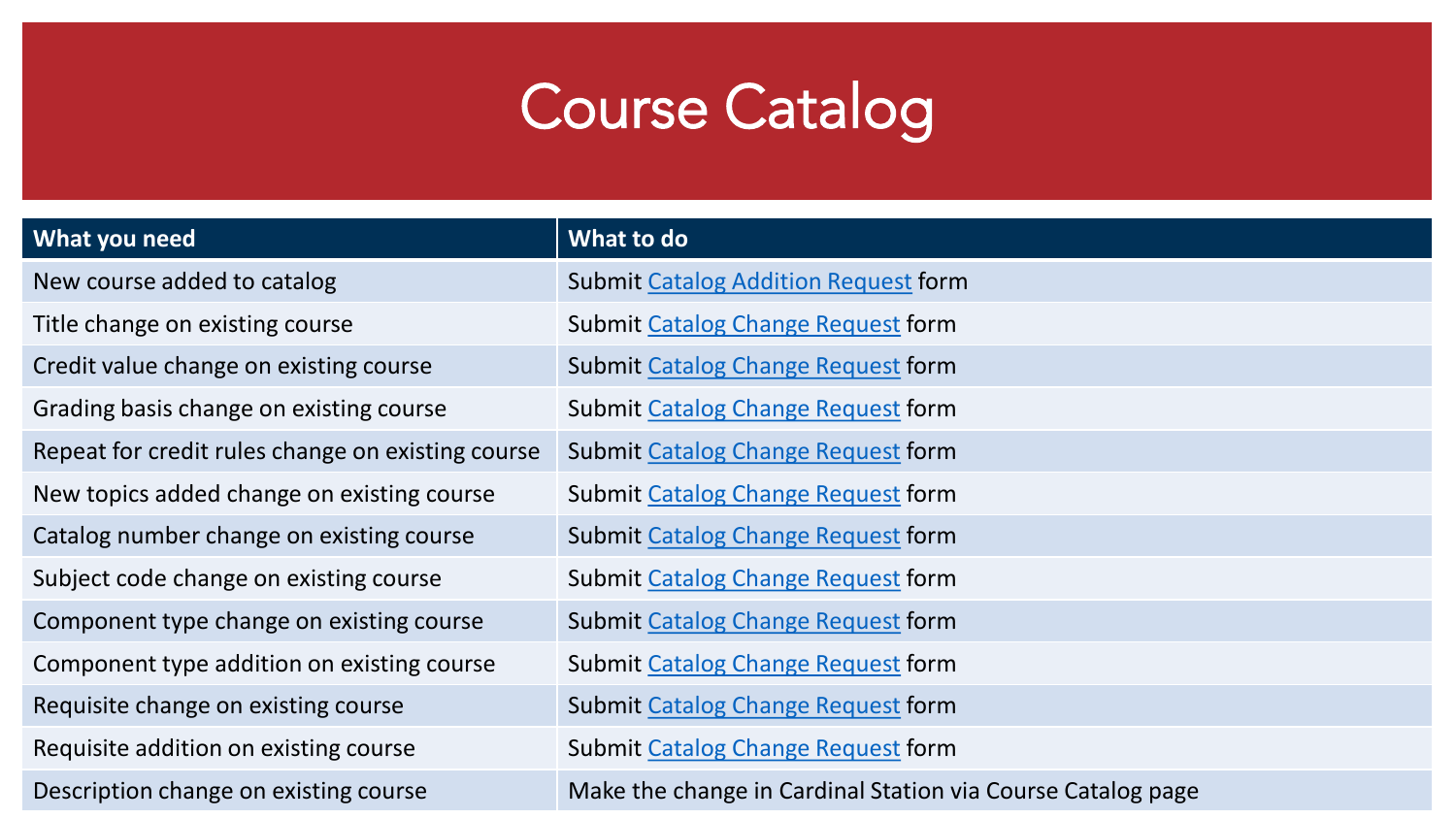| <b>What you need</b>                                                    | What to do BEFORE scheduling deadline                                                                        | What to do AFTER scheduling deadline                                                    |
|-------------------------------------------------------------------------|--------------------------------------------------------------------------------------------------------------|-----------------------------------------------------------------------------------------|
| Adding a new class to the schedule                                      | <b>Use Class Scheduling Request form</b>                                                                     | <b>Use Class Scheduling Request form</b>                                                |
| Adding an additional section to a<br>class already on the schedule      | Add section by selecting the $+$ button on the<br>Basic Data tab on the Maintain Schedule of<br>Classes page | Use Class Scheduling Request form                                                       |
| Adding/Changing a meeting pattern<br>to a class already on the schedule | Make the change on the Meeting tab on the<br><b>Maintain Schedule of Classes page</b>                        | Use Class Change Request form                                                           |
| Changing the enrollment cap                                             | Make the change on the Enrollment Cntrl tab<br>on the Maintain Schedule of Classes page                      | Use Class Change Request form                                                           |
| Adding a waitlist or changing the<br>waitlist cap                       | Make the change on the Enrollment Cntrl tab<br>on the Maintain Schedule of Classes page                      | Make the change on the Enrollment Cntrl tab<br>on the Maintain Schedule of Classes page |
| Adding or removing consent to add                                       | Make the change on the Enrollment Cntrl tab<br>on the Maintain Schedule of Classes page                      | Make the change on the Enrollment Cntrl tab<br>on the Maintain Schedule of Classes page |
| Adding or removing consent to drop                                      | Make the change on the Enrollment Cntrl tab<br>on the Maintain Schedule of Classes page                      | Make the change on the Enrollment Cntrl tab<br>on the Maintain Schedule of Classes page |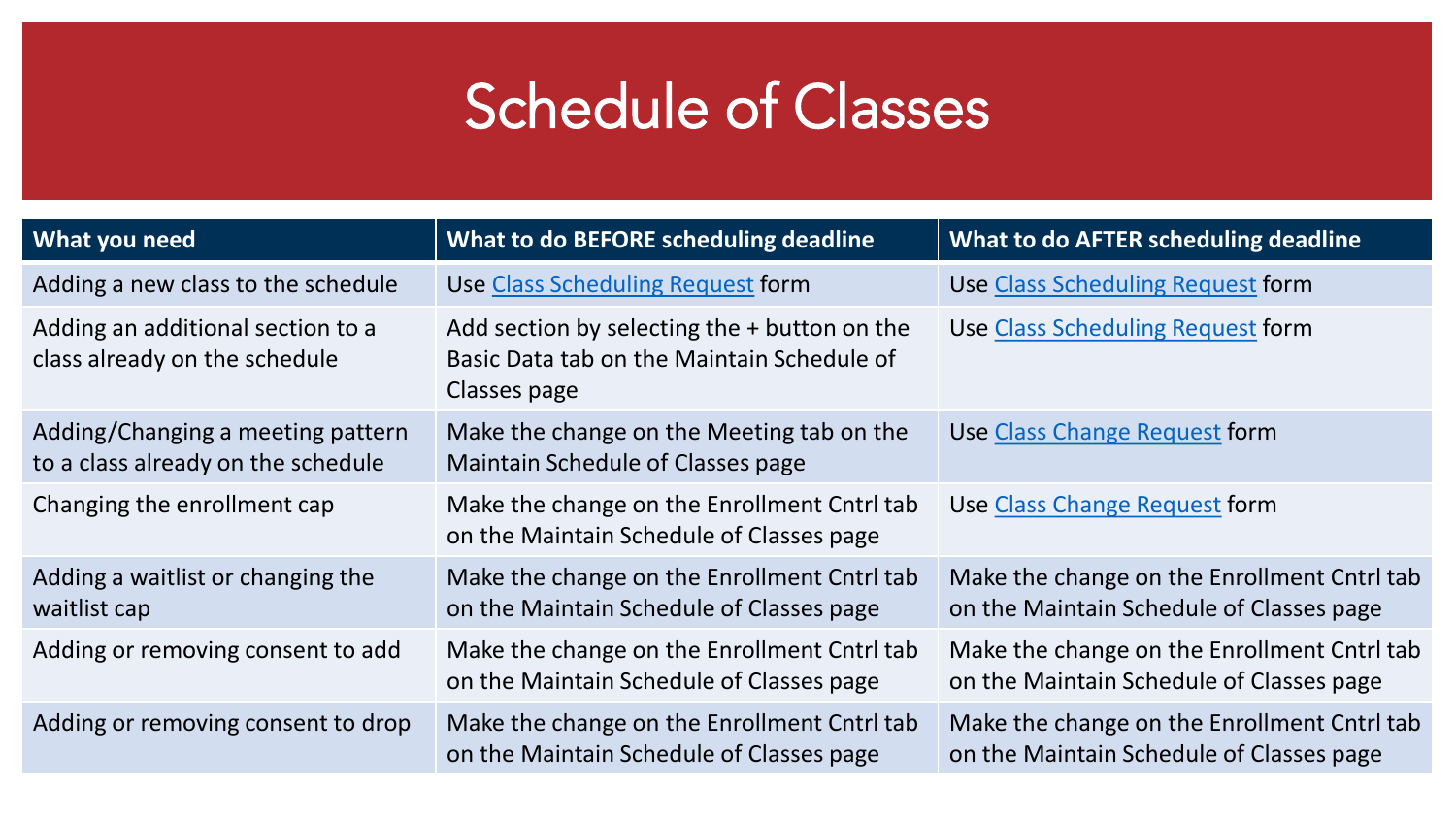| What you need                                     | What to do BEFORE scheduling deadline                                                                       | What to do AFTER scheduling deadline                                                                               |
|---------------------------------------------------|-------------------------------------------------------------------------------------------------------------|--------------------------------------------------------------------------------------------------------------------|
| Add or change instructor on a non-<br>bound class | Make the change on the Meetings tab on the<br><b>Maintain Schedule of Classes page</b>                      | Make the change on the Meetings tab on<br>the Maintain Schedule of Classes page                                    |
| Add or change instructor on a bound<br>class      | Make the change on the Meetings tab on the<br><b>Schedule Class Meetings page</b>                           | Make the change on the Meetings tab on<br>the Schedule Class Meetings page                                         |
| Add or change topics                              | Make the addition/change on the Basic Data<br>and Meetings tabs on the Maintain Schedule of<br>Classes page | Make the addition/change on the Basic<br>Data and Meetings tabs on the Maintain<br><b>Schedule of Classes page</b> |
| Change the session                                | Make the change on the Basic Data tab on the<br>Maintain Schedule of Classes page                           | <b>Use Class Change Request form</b>                                                                               |
| Change the dates on a Dynamically<br>Dated class  | Make the change on the Basic Data and<br>Meetings tabs on the Maintain Schedule of<br>Classes page          | <b>Use Class Change Request form</b>                                                                               |
| Hide or Unhide a class from search<br>results     | Make the change on the Basic Data tab on the<br>Maintain Schedule of Classes page                           | Use Class Change Request form                                                                                      |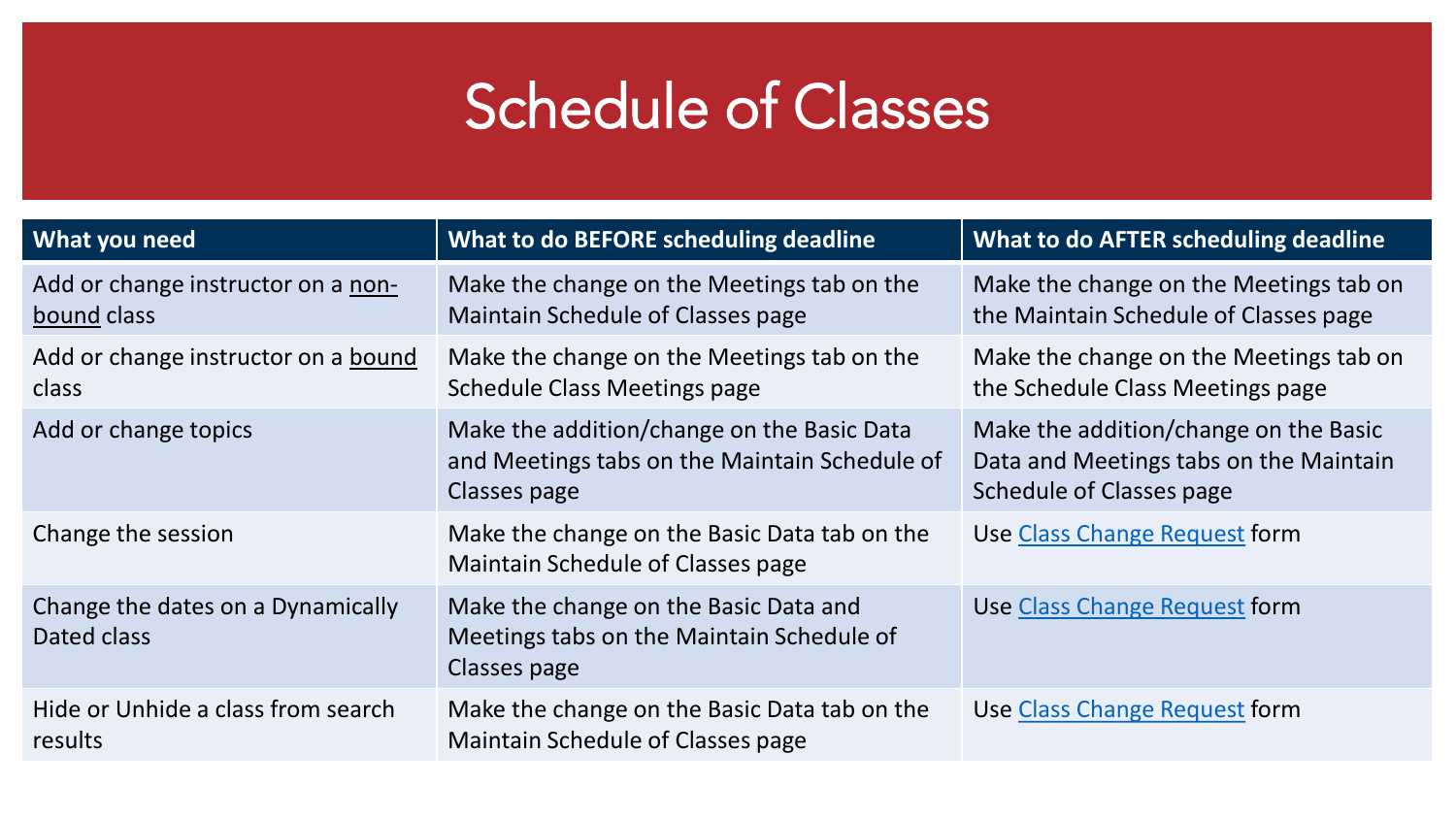| <b>What you need</b>                                          | What to do BEFORE scheduling deadline                                                                               | What to do AFTER scheduling deadline                                         |
|---------------------------------------------------------------|---------------------------------------------------------------------------------------------------------------------|------------------------------------------------------------------------------|
| Change location (main vs. off campus<br>vs. online)           | Make the change on the Basic Data tab on the<br><b>Maintain Schedule of Classes page</b>                            | Use Class Change Request form                                                |
| Change instruction mode (in person<br>vs. online vs. blended) | Make the change on the Basic Data tab on the<br><b>Maintain Schedule of Classes page</b>                            | Use Class Change Request form                                                |
| <b>Add/Change Reserve Capacity</b>                            | Use Class Change Request form                                                                                       | Use Class Change Request form                                                |
| Stop or Re-Start Enrollment                                   | Make the change on the Enrollment Cntrl tab<br>on the Maintain Schedule of Classes page                             | Use Class Change Request form                                                |
| Assign a departmentally-controlled<br>room                    | Enter the location on the Meetings tab on the<br><b>Maintain Schedule of Classes page</b>                           | Use Special Rooming Request form                                             |
| Cancel a class                                                | Remove the section by selecting the $-$ button<br>on the Basic Data tab on the Maintain Schedule<br>of Classes page | Use Class Change Request form                                                |
| Add or change a class note                                    | Make the change on the Notes tab on the<br><b>Maintain Schedule of Classes page</b>                                 | Make the change on the Notes tab on the<br>Maintain Schedule of Classes page |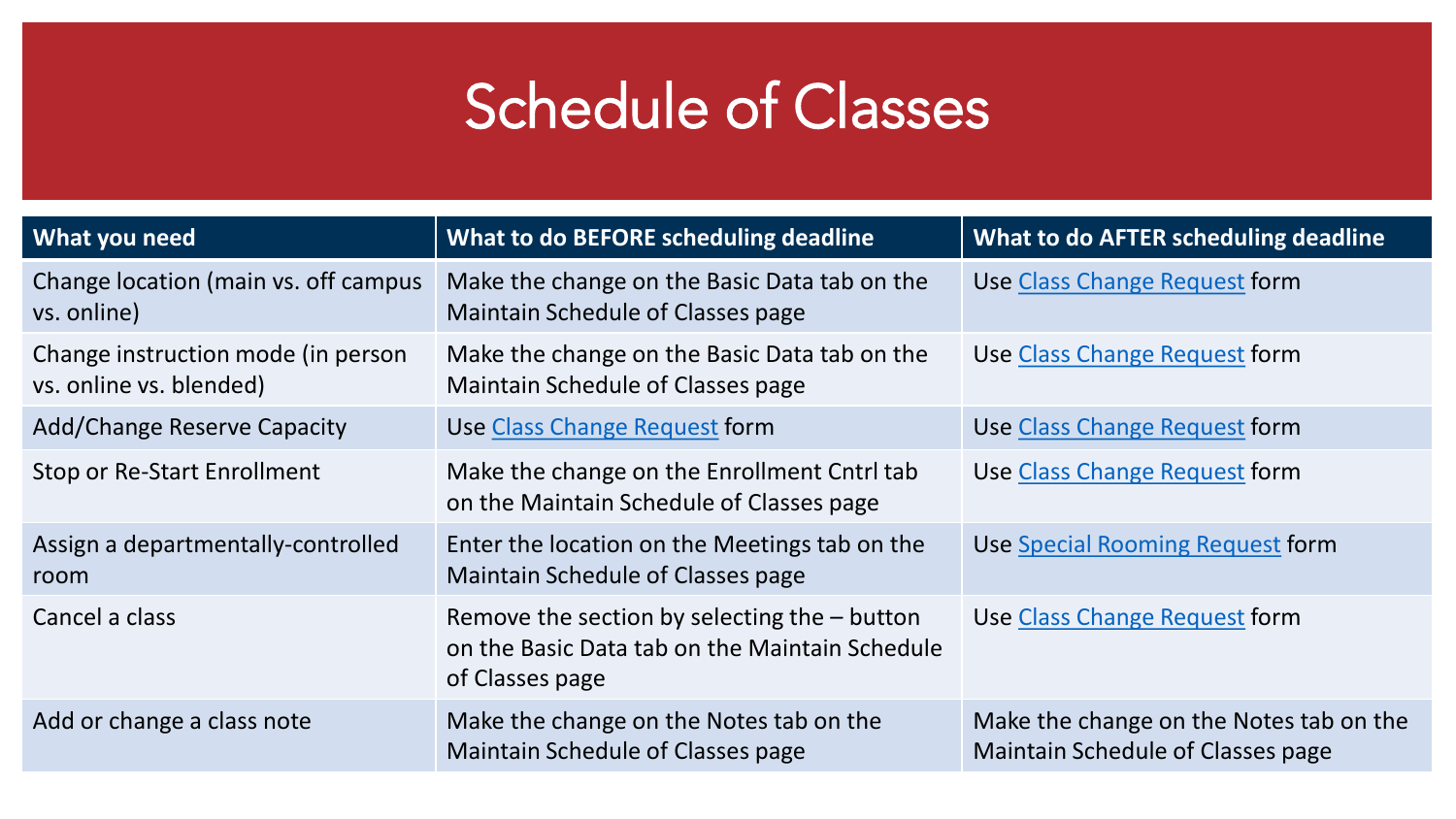### **Scheduling Process**



Classes can't be scheduled unless they first exist in the Course Catalog.

Classes can't be bound unless they first exist on the Semester Schedule.

Be sure to submit ALL of the forms necessary for what you need.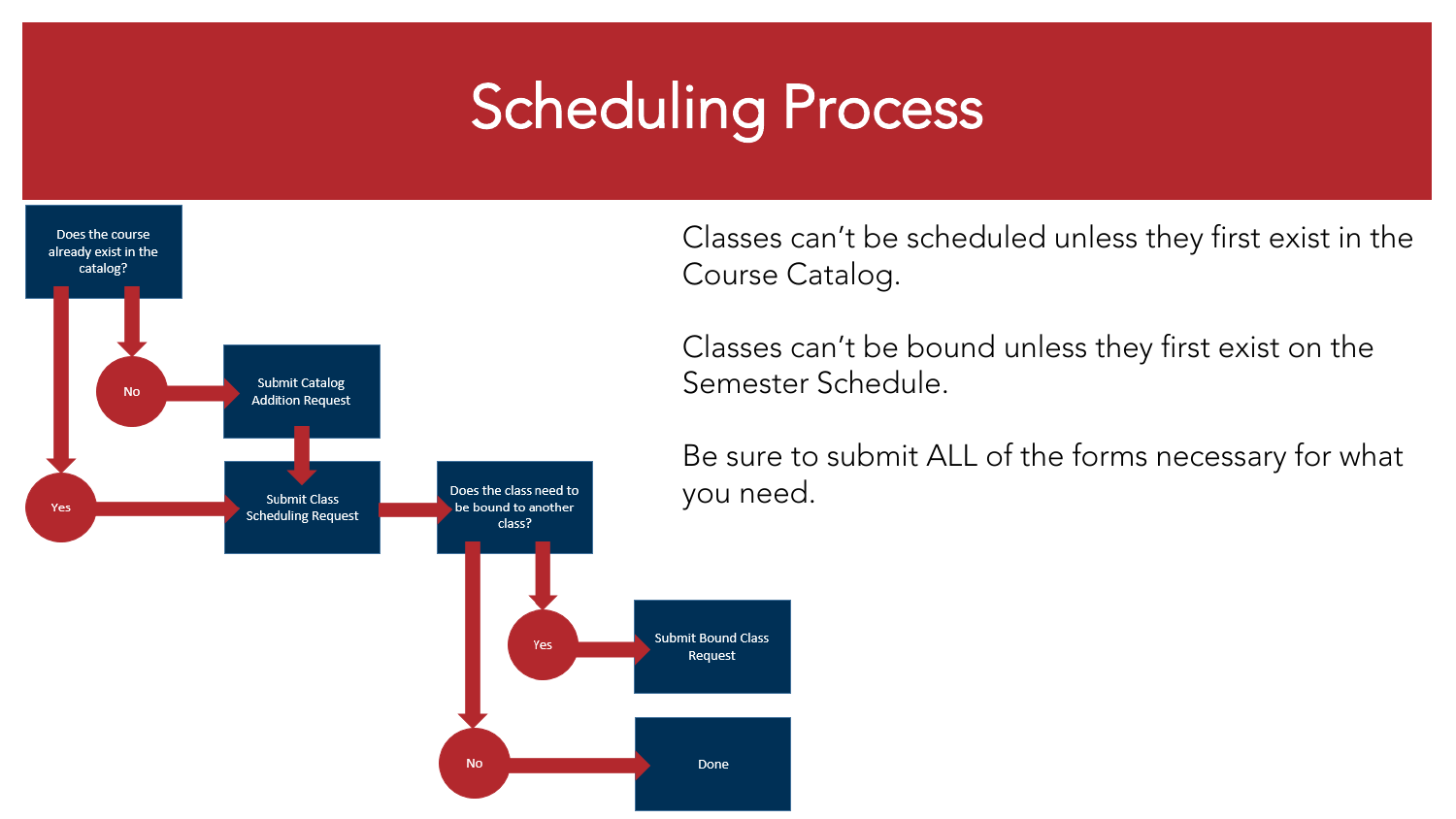#### Bound vs Associated vs Concurrent

• Bound classes, associated sections, and concurrent courses are all different things. These terms are not interchangeable.

| <b>Bound Classes</b>                                                                                                                          | <b>Associated Sections</b>                                                                                                | <b>Concurrent Courses</b>                                                                        |
|-----------------------------------------------------------------------------------------------------------------------------------------------|---------------------------------------------------------------------------------------------------------------------------|--------------------------------------------------------------------------------------------------|
| Two (or more) class sections which are<br>taught together in the same place at the<br>same time. Can be sections of the same                  | Two (or more) sections of a single course<br>which must be taken together.                                                | Two courses which are taken in the same<br>semester.                                             |
| course or different courses.                                                                                                                  | Students must enroll in both sections in                                                                                  | Some courses require concurrent                                                                  |
| Students register for only one section.                                                                                                       | the same enrollment transaction. The<br>system will not allow them to enroll in one<br>without the other.                 | enrollment as a requisite for enrollment.<br>Does not require any special action on the          |
| Generally used for cross-listed courses or<br>courses where undergraduate and<br>graduate sections of a single course are<br>taught together. | Used in cases of courses with multiple<br>components (lecture + lab, lecture +<br>discussion, seminar + screening, etc.). | part of the scheduler or any specific<br>requirements in terms of how the class is<br>scheduled. |
| Class sections are bound in the semester<br>schedule.                                                                                         | At least one section for each associated<br>component must be scheduled.                                                  |                                                                                                  |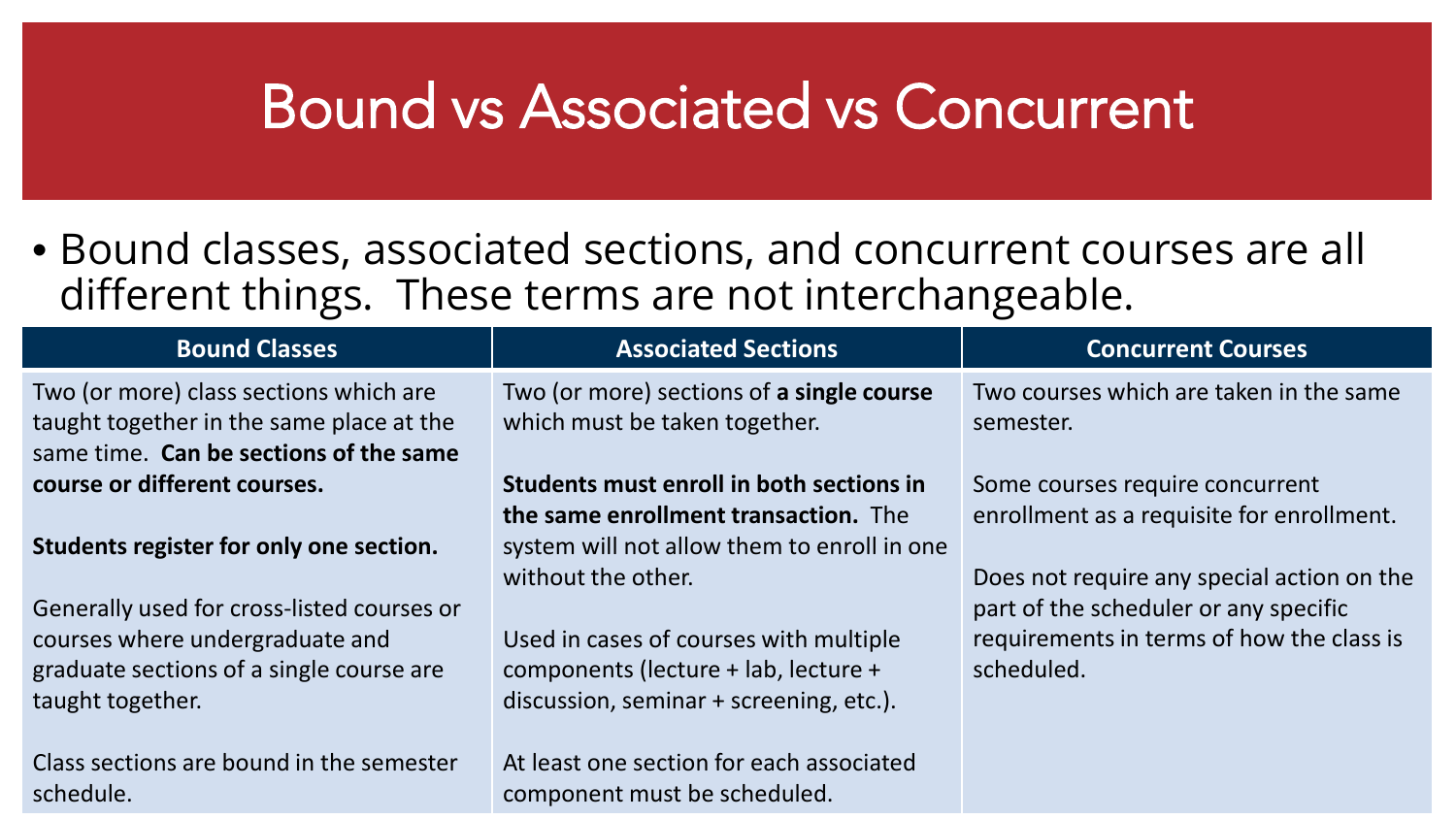### **Class Notes**

- Class notes (notes entered on the Notes tab on the Maintain Schedule of Classes page) are VISIBLE TO STUDENTS.
- Notes should ONLY be used to disclose information that may be helpful to students, such as:
	- Dates of comprehensive exams
	- Specific locations for off-campus classes
	- Software requirements for online/blended courses
- Notes should NOT be used for internal information or for the following:
	- Requisites or enrollment requirements (these should be in the catalog!)
	- Specific classroom requests (use the Special Rooming Request form!)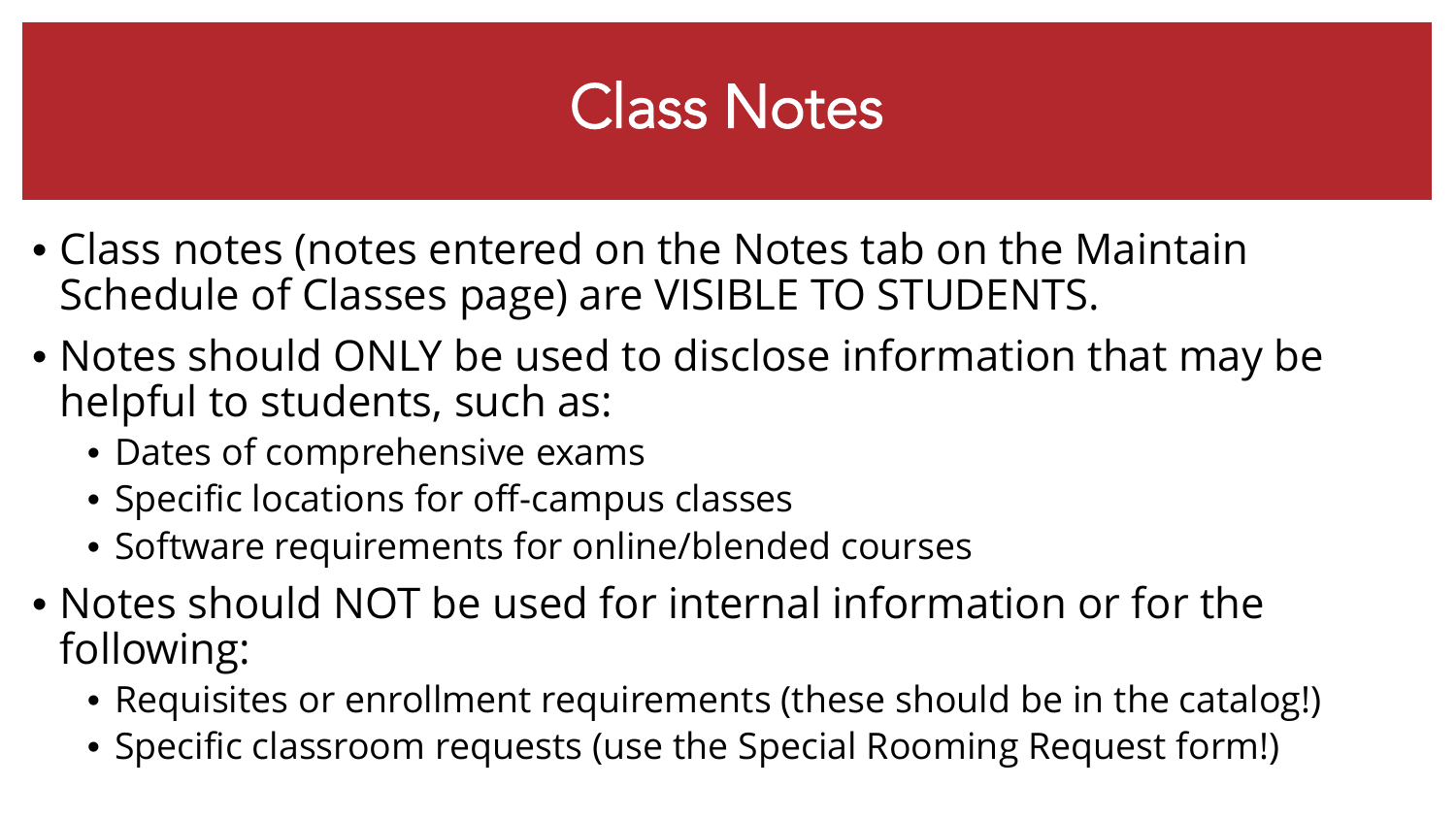### Class Topics

- Special topics and courses taught abroad should have topics assigned to each section. Topics should be assigned in two places on the Maintain Schedule of Classes page:
	- Basic Data Tab Assigning topic here ensures it is visible in class search results
	- Meetings Tab Assigning topic here ensures it will print on student schedules
- For abroad courses, topic should identify city and country in which class is taught.
- Topics can be entered "free format" but if they are used frequently submit the Catalog Change Request to have them added there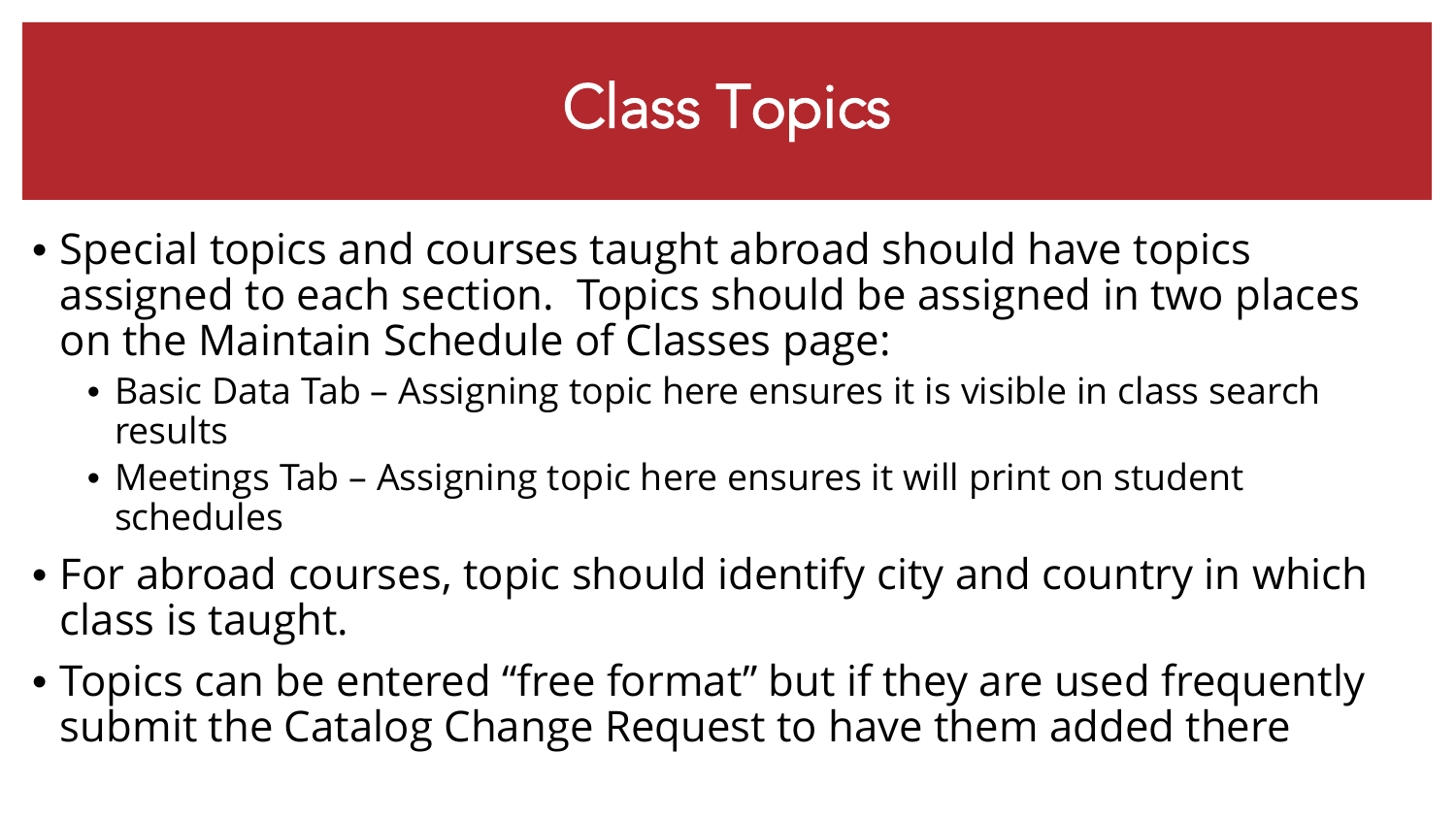### Classroom Codes

- All classes with a meeting pattern must have a primary classroom characteristic code ("room code") entered. **Failure to enter a primary room code will result in no room being assigned.**
	- No more than one primary room code may be assigned. Entering multiple primary room codes will result in no room being assigned.
- Secondary room codes should be entered only if the secondary characteristic is **absolutely necessary**.
	- The more codes you enter, the fewer rooms will be in the pool for assignment.
	- Some combinations of primary + secondary codes don't exist so entering a secondary code could result in no room being assigned.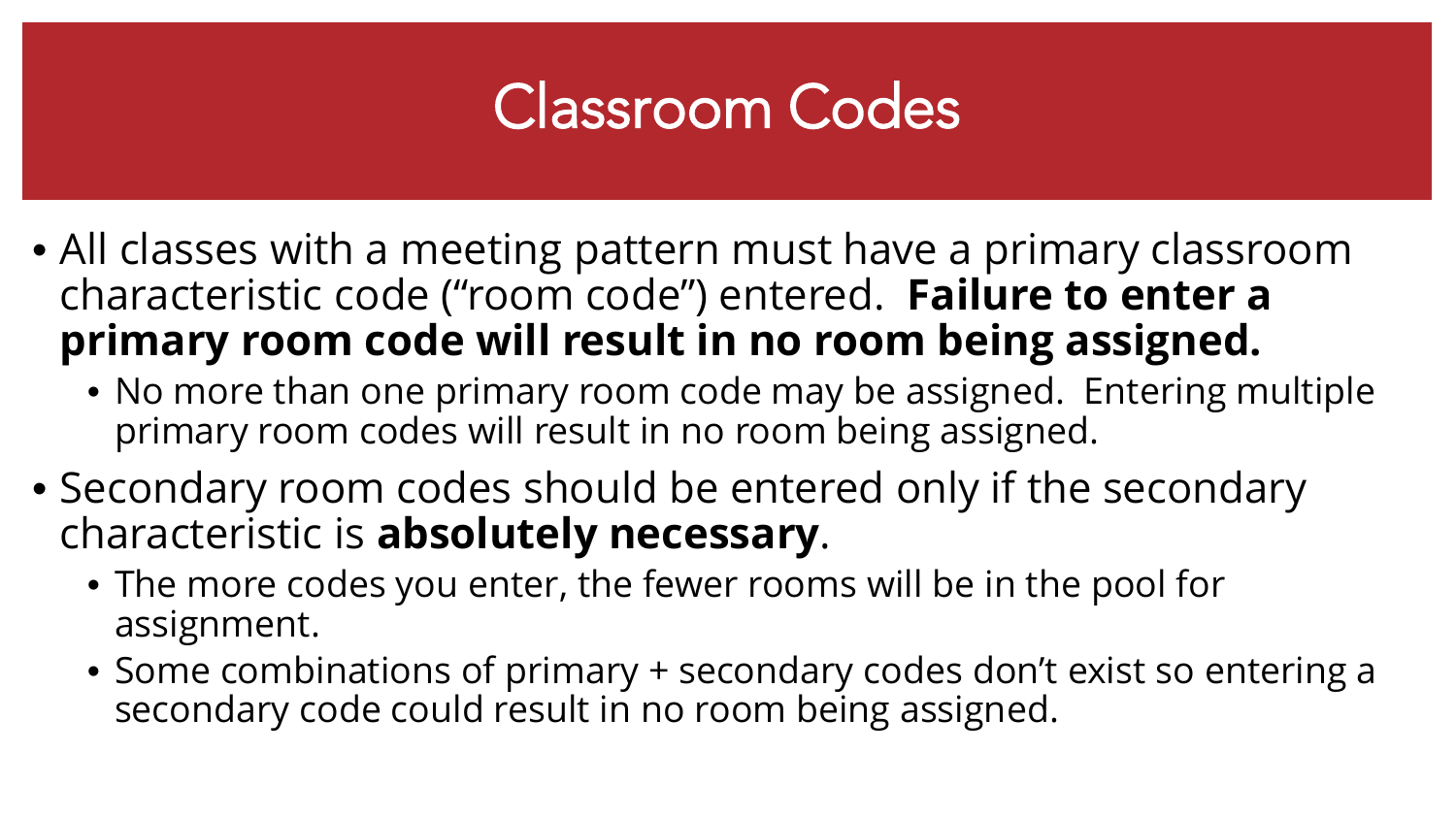### Classroom Codes

#### • Primary Codes

| Room<br>Characteristic<br>Code | <b>Room Description</b>                 | <b>Notes</b>                                                                                                                                                           | Computer Labs, Digital<br><b>Presentation Rooms,</b>               |
|--------------------------------|-----------------------------------------|------------------------------------------------------------------------------------------------------------------------------------------------------------------------|--------------------------------------------------------------------|
| 46                             | Computer Lab                            | Individual PC's for each student and an instructor<br>PC with a projector.                                                                                             | and SmartBoard Rooms                                               |
| 47                             | <b>Digital Presentation Room</b>        | Instructor PC w/DVD and projector/whiteboard                                                                                                                           | are NOT THE SAME.                                                  |
| 48                             | No Room Needed                          | Use for classes that do not meet in person                                                                                                                             |                                                                    |
| 49                             | Regular Room/Non-Technology Room        |                                                                                                                                                                        |                                                                    |
| 51                             | <b>SmartBoard Room</b>                  | Projector displays video output on interactive<br>touch-screen whiteboard which can be controlled<br>via digital pens; Only available in McGivney 009,<br>011, and 015 | Be sure you are using<br>the codes 71-74. These<br>were introduced |
| 52                             | Document Camera Room                    | Real-time image capture device for displaying<br>objects to audience via projection screen; Only<br>available in Gowan 126                                             | Summer 2018.                                                       |
| 71                             | Abroad                                  | Use for classes taught abroad                                                                                                                                          |                                                                    |
| 72                             | Off-Campus                              | Use for classes taught off-campus but not abroad                                                                                                                       |                                                                    |
| 73                             | Online                                  | Use for classes taught fully online                                                                                                                                    | If using code 74 enter                                             |
| 74                             | Will Use Department-Controlled<br>Space | Use for classes that will be roomed in an office or<br>in a department-controlled classroom                                                                            | room in facility ID field.                                         |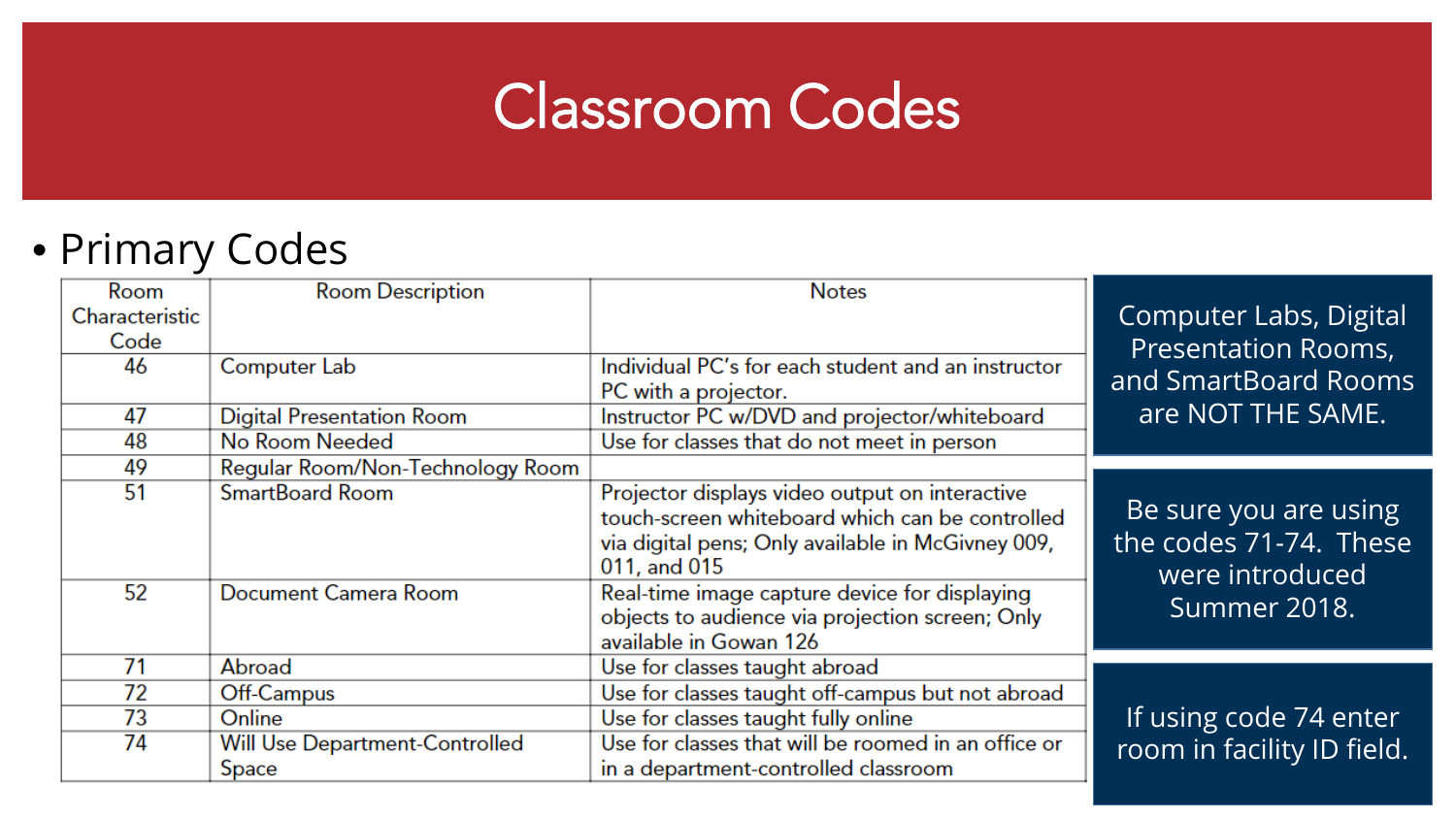### Classroom Codes

#### • Secondary Codes

| Room           | <b>Room Description</b>         |
|----------------|---------------------------------|
| Characteristic |                                 |
| Code           |                                 |
| 53             | <b>Auditorium Style Seating</b> |
| 54             | <b>Tablet Desks</b>             |
| 55             | <b>Table &amp; Chairs</b>       |
| 57             | <b>Blackout Curtains</b>        |
| 58             | Chalkboard                      |
| 59             | Whiteboard                      |
| 60             | Lab Demonstration Space         |
| 61             | Close to the Metro              |

Again, use secondary codes ONLY IF ABSOLUTELY NECESSARY. Using these will limit the available classrooms (sometimes dramatically so).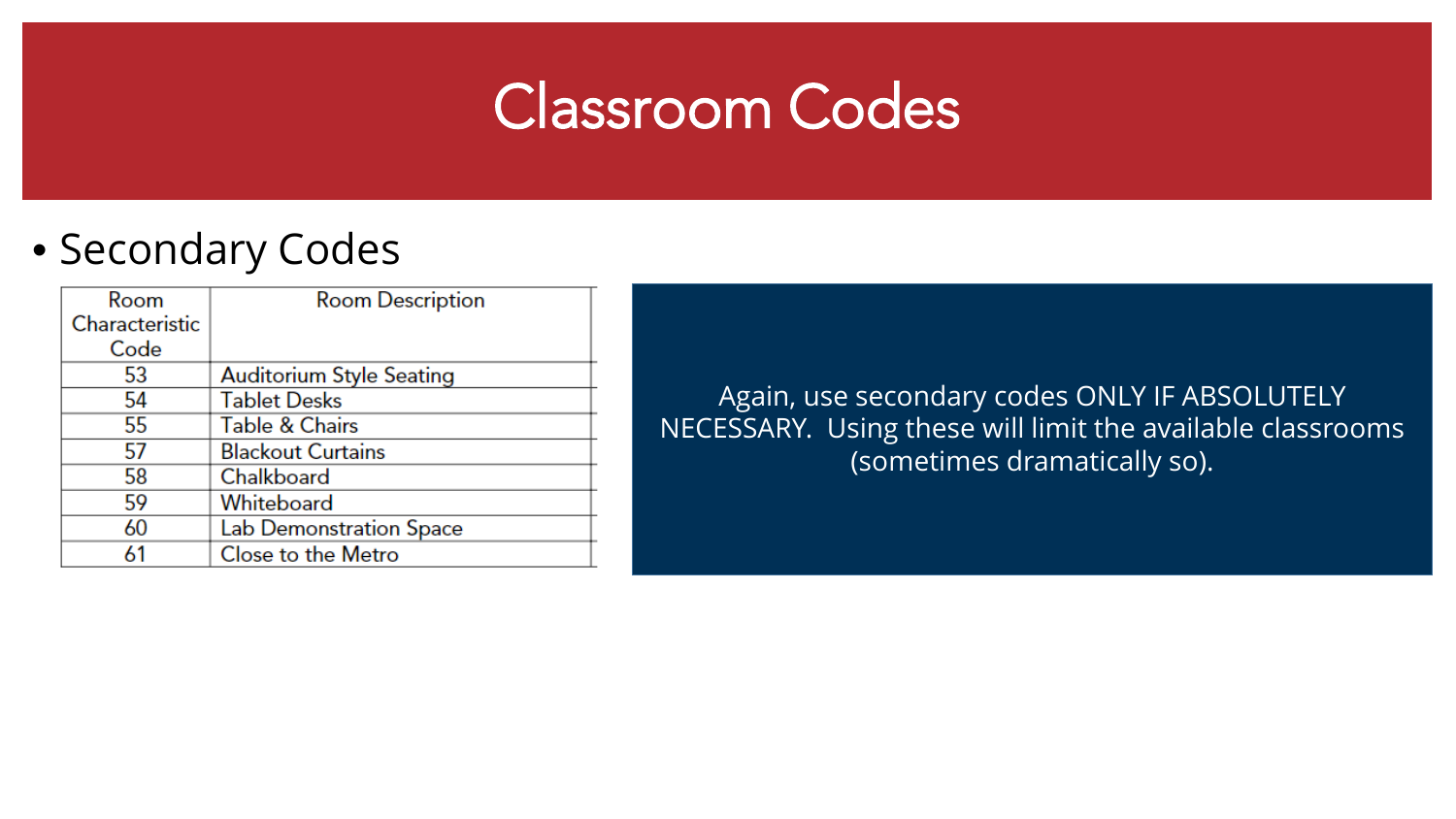### Classroom Inventory

- Keep in mind the caps of available classrooms when setting your class caps.
	- List of all available Enrollment Services-controlled classrooms is available at <http://enrollmentservices.cua.edu/res/docs/Rooms-by-Size.pdf>
		- Via website menu by selecting Faculty/Staff Information > Academic Scheduling and Event Planning > Classroom Listing
	- Making small changes in caps can result in significantly more (or less) classrooms being available!
- Be realistic when "ballparking" caps.
	- Setting an artificially high cap may actually hurt your chances of getting a room (or getting the room the instructor wants)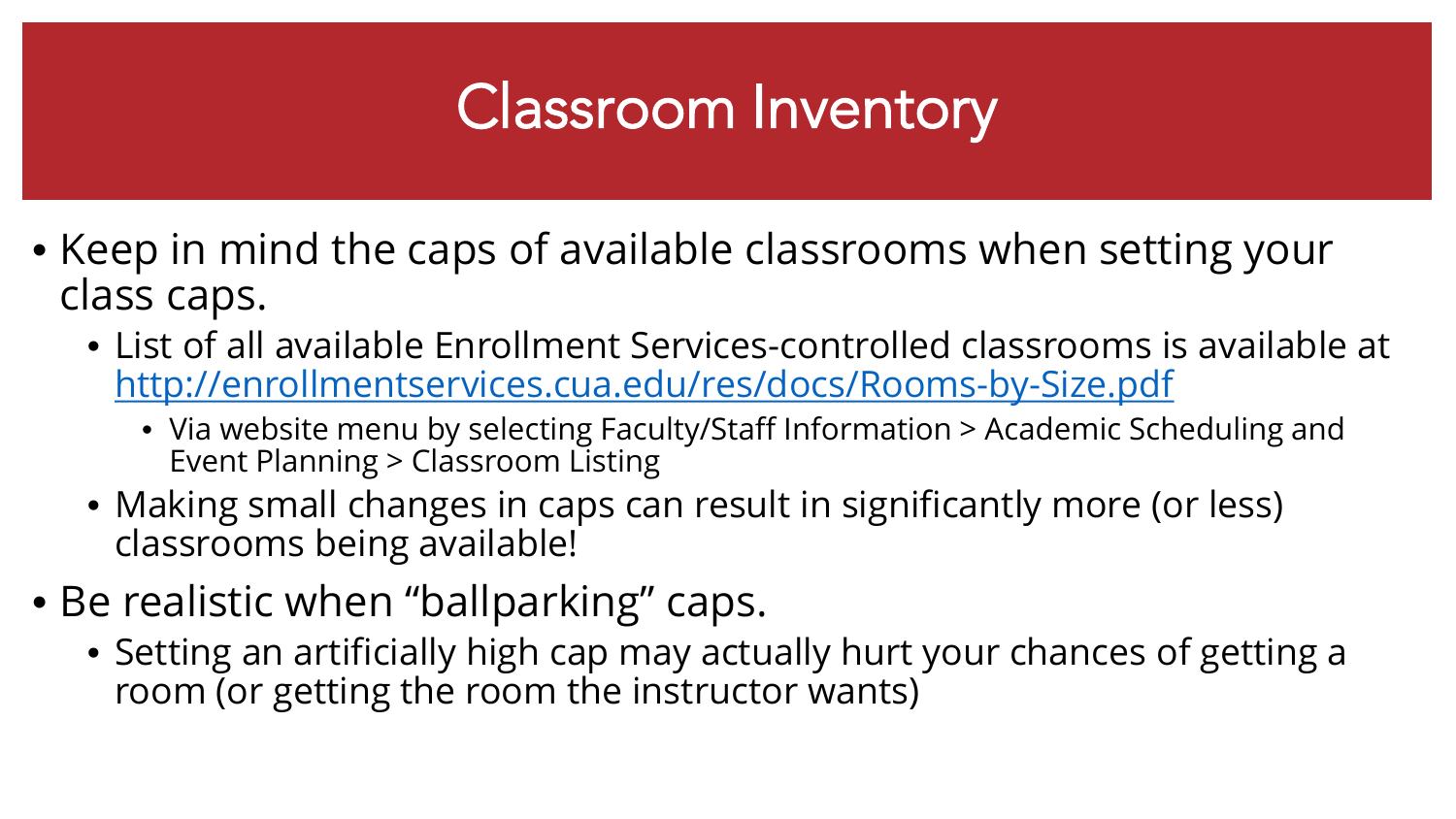### Special Rooming Requests

- The Special Rooming Request form should ONLY be used when a specific room is necessary:
	- For the pedagogical needs of the course
	- For instructor disability accommodations
	- Because the instructor is teaching back-to-back classes
- The Special Rooming Request form is NOT to be used for:
	- General instructor preferences Use the classroom codes in Cardinal Station for this!
	- Requesting rooms close to instructor's office Our rooming software already does this!
	- "I used this room last semester," "Gibbons is a dungeon," "I don't like the podium," etc. - We appreciate the feedback but don't have enough free<br>rooms to schedule around these issues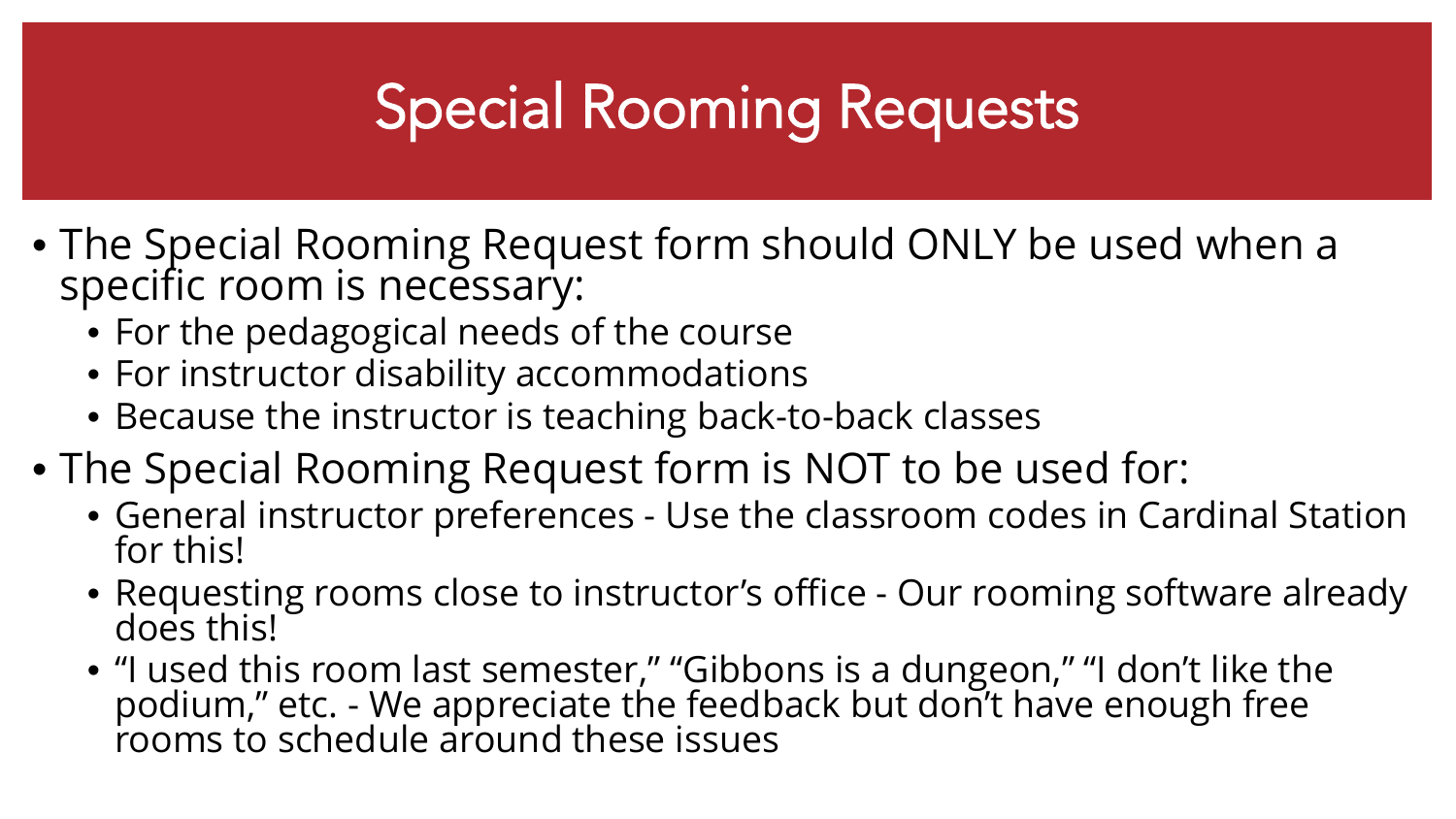### Special Rooming Requests

- Prior to bulk rooming, form should ONLY be used to request rooms for pedagogical needs and disability accommodations.
	- Note: We keep a running list of instructors cleared by HR for accommodations and what rooms will work for them so no need to complete the form but it is still helpful form since needs may change as rooms are updated.
- Once bulk rooming is complete, you may submit the Special Rooming Request form to request classroom changes or moves to accommodate back-to-back schedules.
	- This enables the bulk rooming process to do it's job first which optimizes room usage and places as many classes as possible near department offices
	- We will process requests for room changes as we are able to accommodate the requests (i.e., subject to room availability)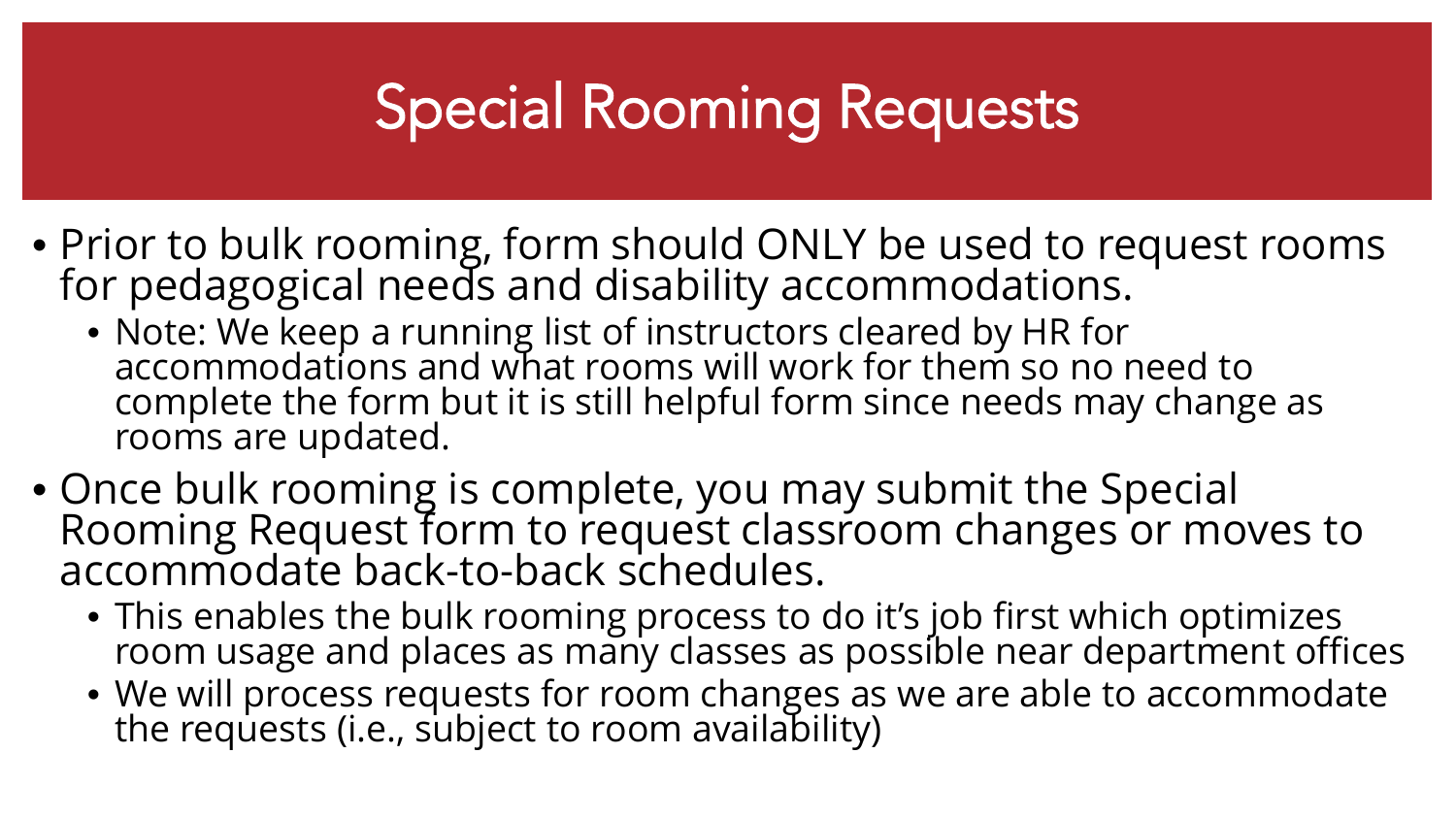### No Meeting Pattern Courses

- If a class has no meeting pattern, leave the meeting pattern fields blank.
	- Contrary to popular belief, you should NOT enter 12am 12am as the meeting time for classes that don't have a meeting pattern.
- Classes without a meeting pattern should have one of the following classroom characteristic codes entered:
	- 48/No Room Needed
	- 73/Online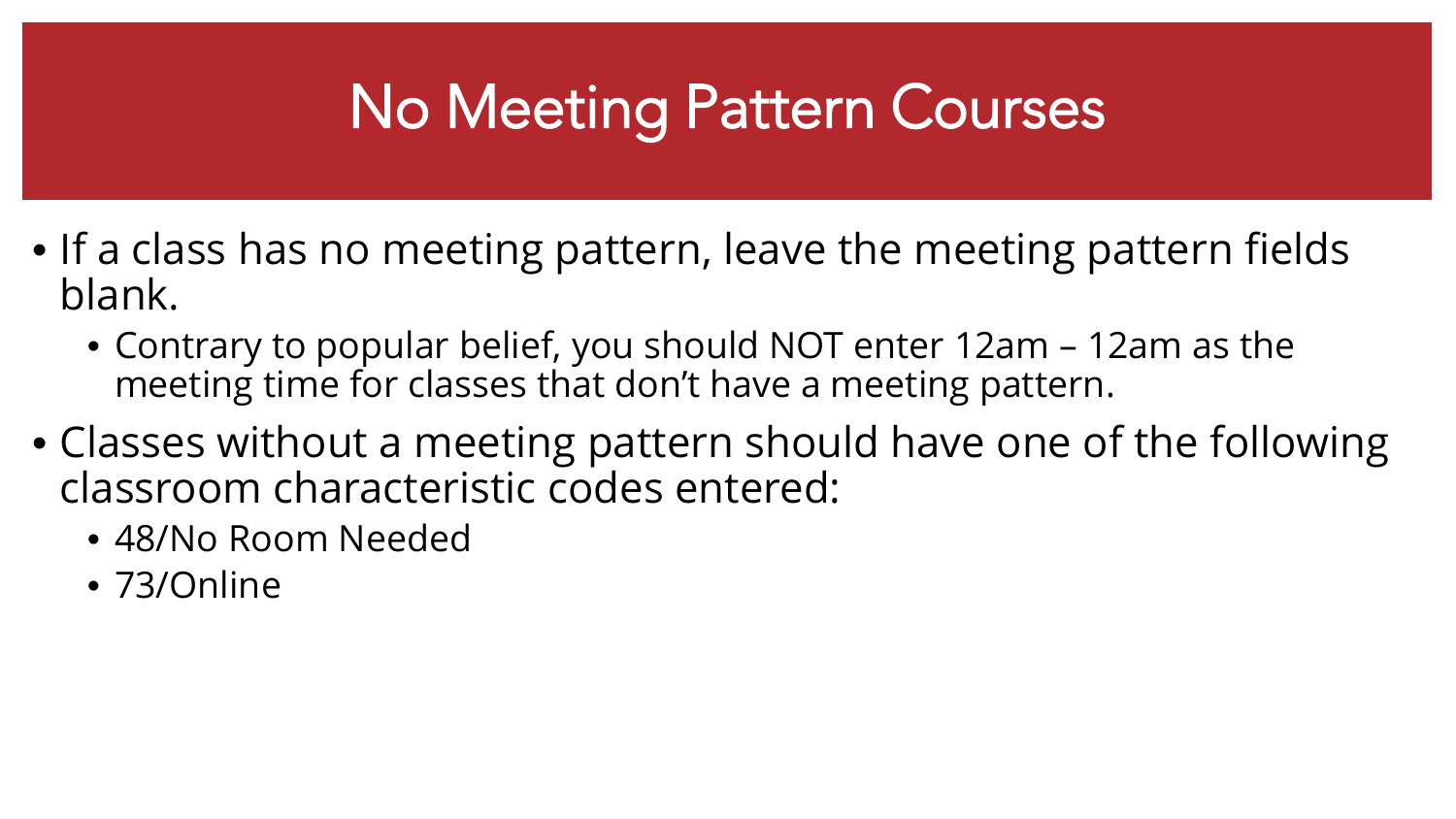### Running Print Class Schedule Report

- Running the Print Class Schedule report in Cardinal Students should be your first step in preparing your semester schedule.
	- Navigation: Curriculum Management > Schedule of Classes > Print Class Schedule
		- Be sure to leave the Session field blank when entering your selection criteria. This will ensure that ALL of your classes get pulled and not just classes from one session.
		- Adjust your criteria on the print Class Schedule and Report Options tabs as desired before running the report. Remember, these criteria will control what prints on your report.
	- Hand the report to your chair (or whoever makes decisions about what will be offered) and ask them to mark it up as needed.
	- After making your changes/submitting request forms, run the report again to make sure everything looks good.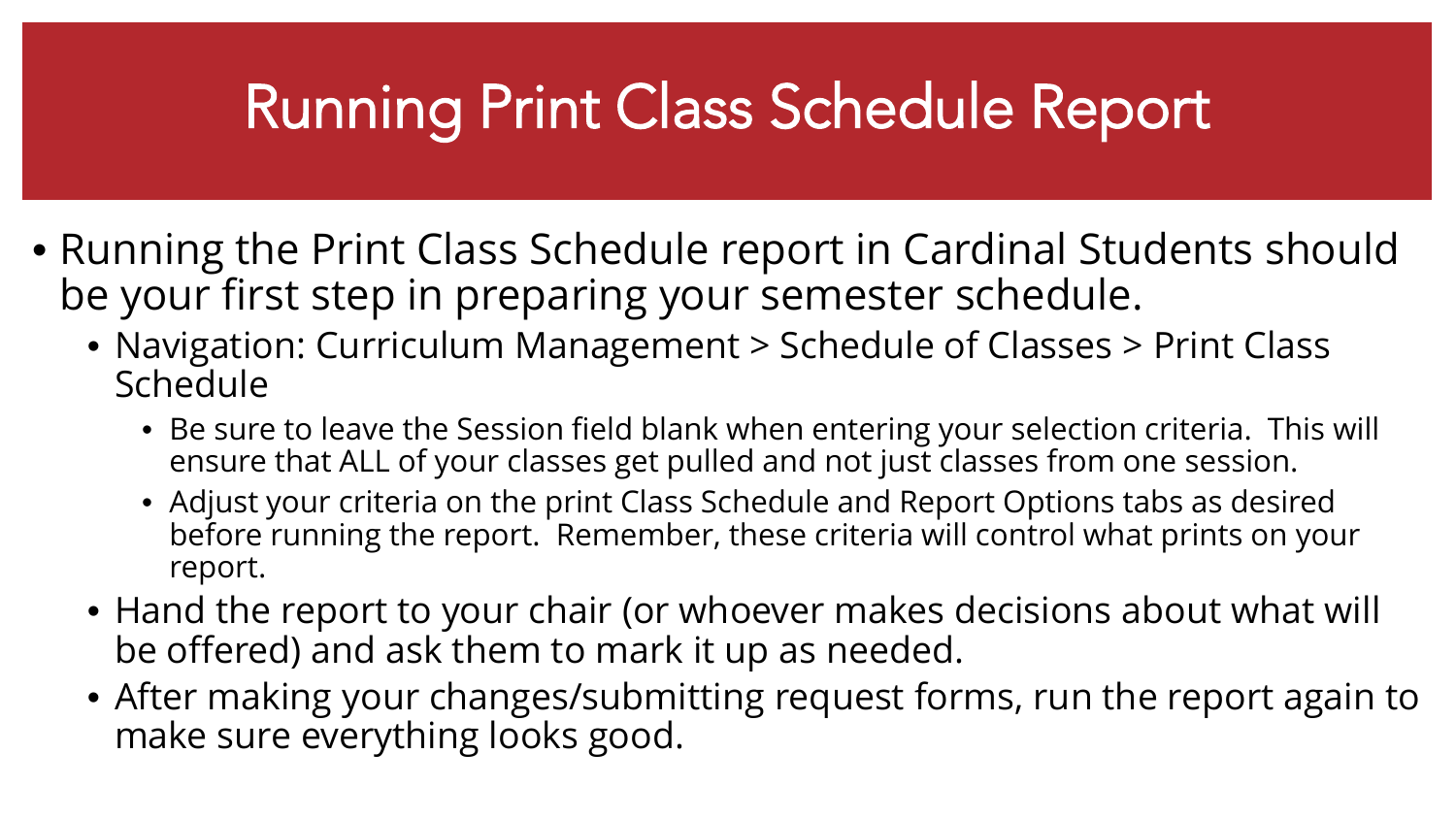## Running Class Scheduling ("Compliance") Report

- Once all your fall classes have been schedule, run your compliance report to ensure everything is compliant with the university [distribution constraints](http://enrollmentservices.cua.edu/scheduling/Schedulingrid.cfm).
	- These are the rules for spring and fall that require you to "spread out" your offerings.
- Running the compliance report will also enable you to catch problems like classes missing a required component (which will prevent students from enrolling!) or a primary room characteristic (which will prevent a classroom from being assigned!)
- Navigation: CUA Custom > Student Records > Custom Reports > Class Scheduling Report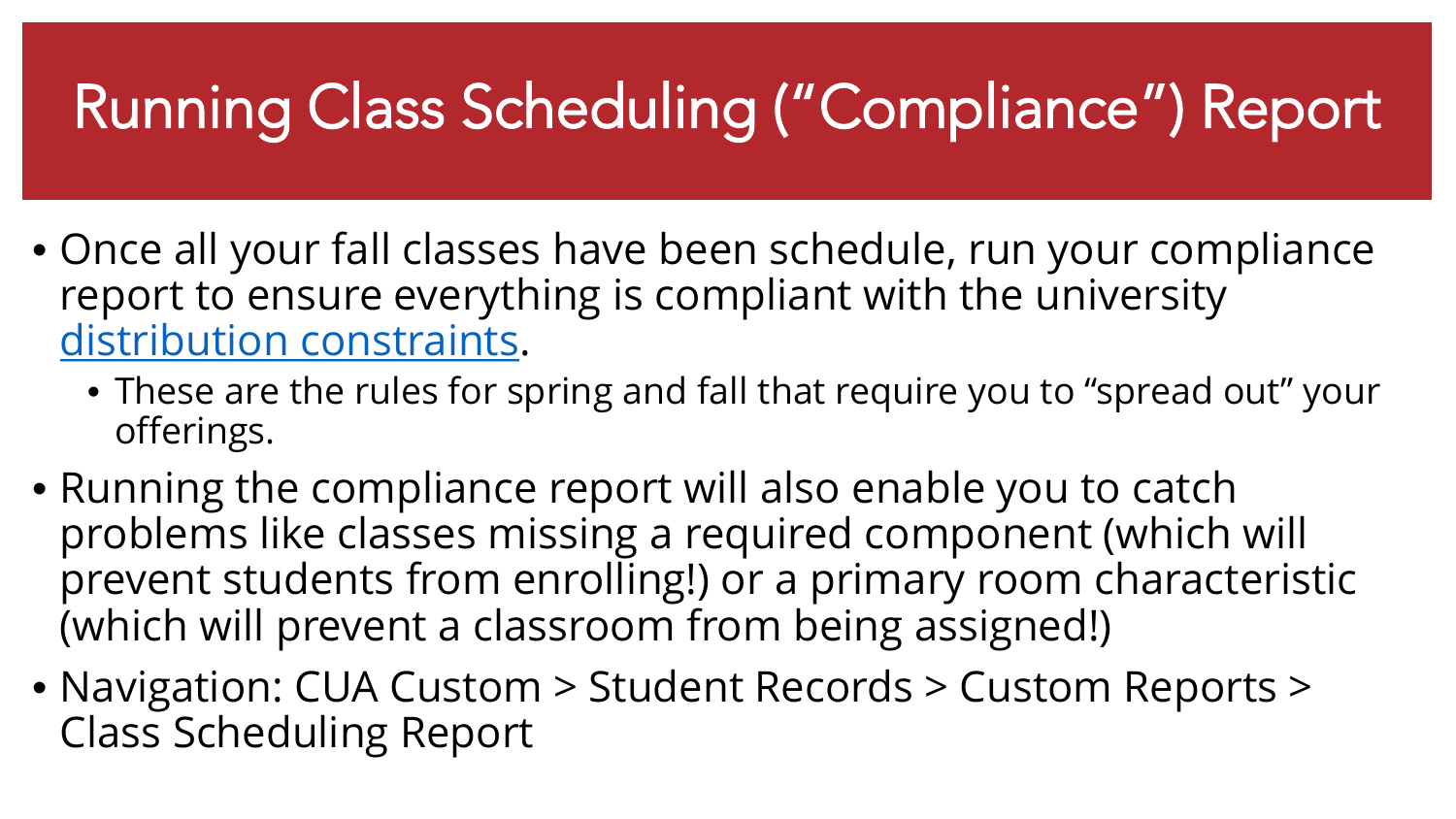# Running Class Scheduling ("Compliance") Report

- Two of the biggest issues to pay attention to:
	- Classes scheduled during FYE block
		- Room availability during this time period (M/W/F 9:10am-11am) is VERY limited
		- Stick to classes that don't require digital classrooms and/or that have a cap of 15 or less
		- **Too many departments are scheduling during this block.** You need to warn your faculty if they insist on a class during this period a lack of a classroom (or a classroom that they like) should not be a surprise.
	- Once-per-week Pairings compliance
		- Every once-per-week class should be balanced with another once-per-week class on a "matching" class day. **Do not schedule all of your once-per-week classes on the same day** (<cough>Monday<cough>). Matching class pairings include Monday/Wednesday, Monday/Friday, Wednesday/Friday, and Tuesday/Thursday.